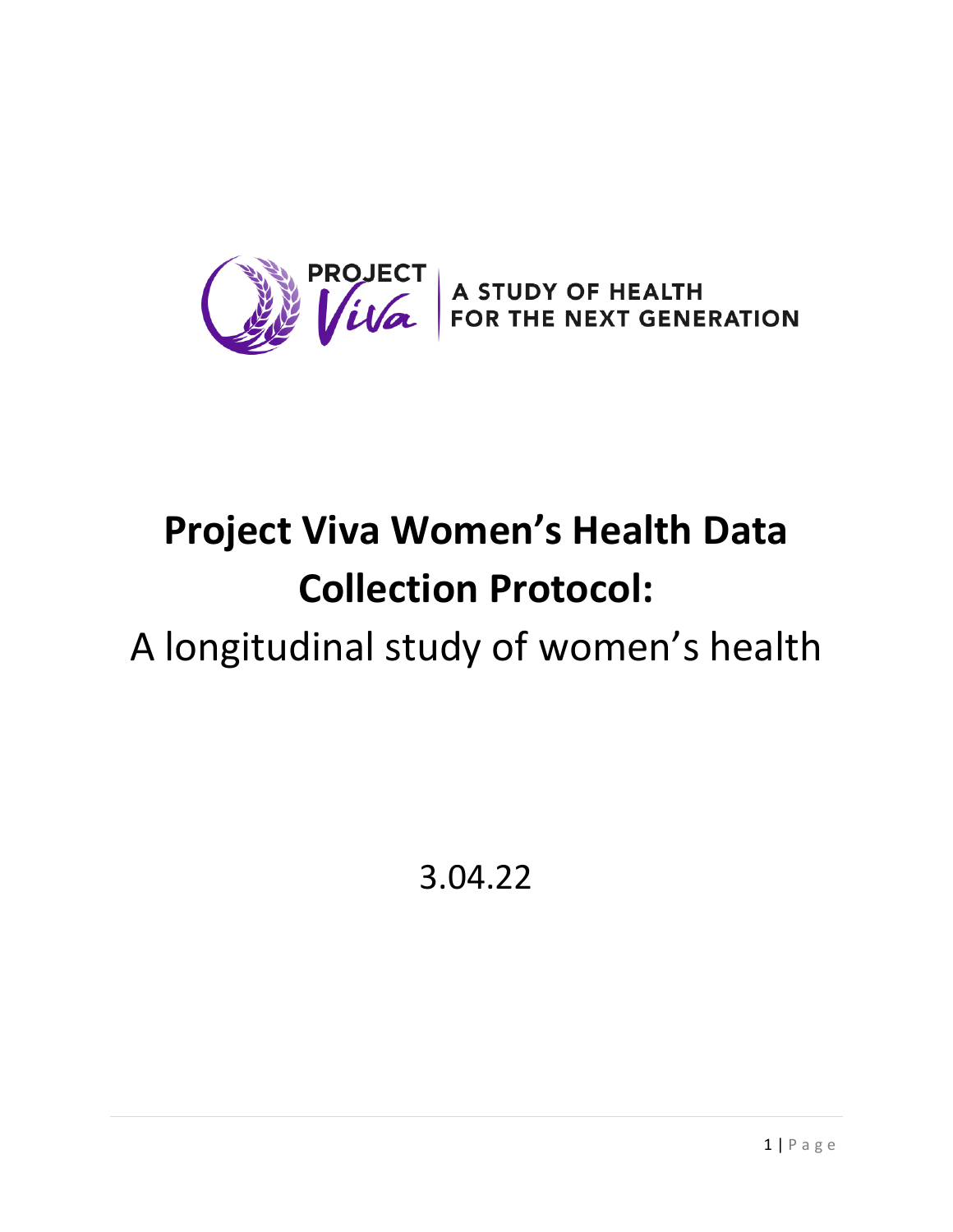# **Table of Contents**

|    | Focus Area 2: Neurocognitive and behavioral outcomes (includes mood/affective disorders, menopausal |
|----|-----------------------------------------------------------------------------------------------------|
|    |                                                                                                     |
|    |                                                                                                     |
|    |                                                                                                     |
|    |                                                                                                     |
| А. |                                                                                                     |
| В. | Consent forms for data collection at the "Early Childhood" visit (~3 years post-partum)  8          |
| C. | Consent forms for data collection at the "Mid-Childhood" visit (~7 years post-partum) 8             |
| D. |                                                                                                     |
| Ε. |                                                                                                     |
| F. |                                                                                                     |
| a. |                                                                                                     |
| b. |                                                                                                     |
| c. |                                                                                                     |
| d. |                                                                                                     |
|    |                                                                                                     |
|    |                                                                                                     |
|    |                                                                                                     |
| a. |                                                                                                     |
| b. |                                                                                                     |
| c. |                                                                                                     |
| d. |                                                                                                     |
| e. |                                                                                                     |
| f. |                                                                                                     |
| g. |                                                                                                     |
| h. |                                                                                                     |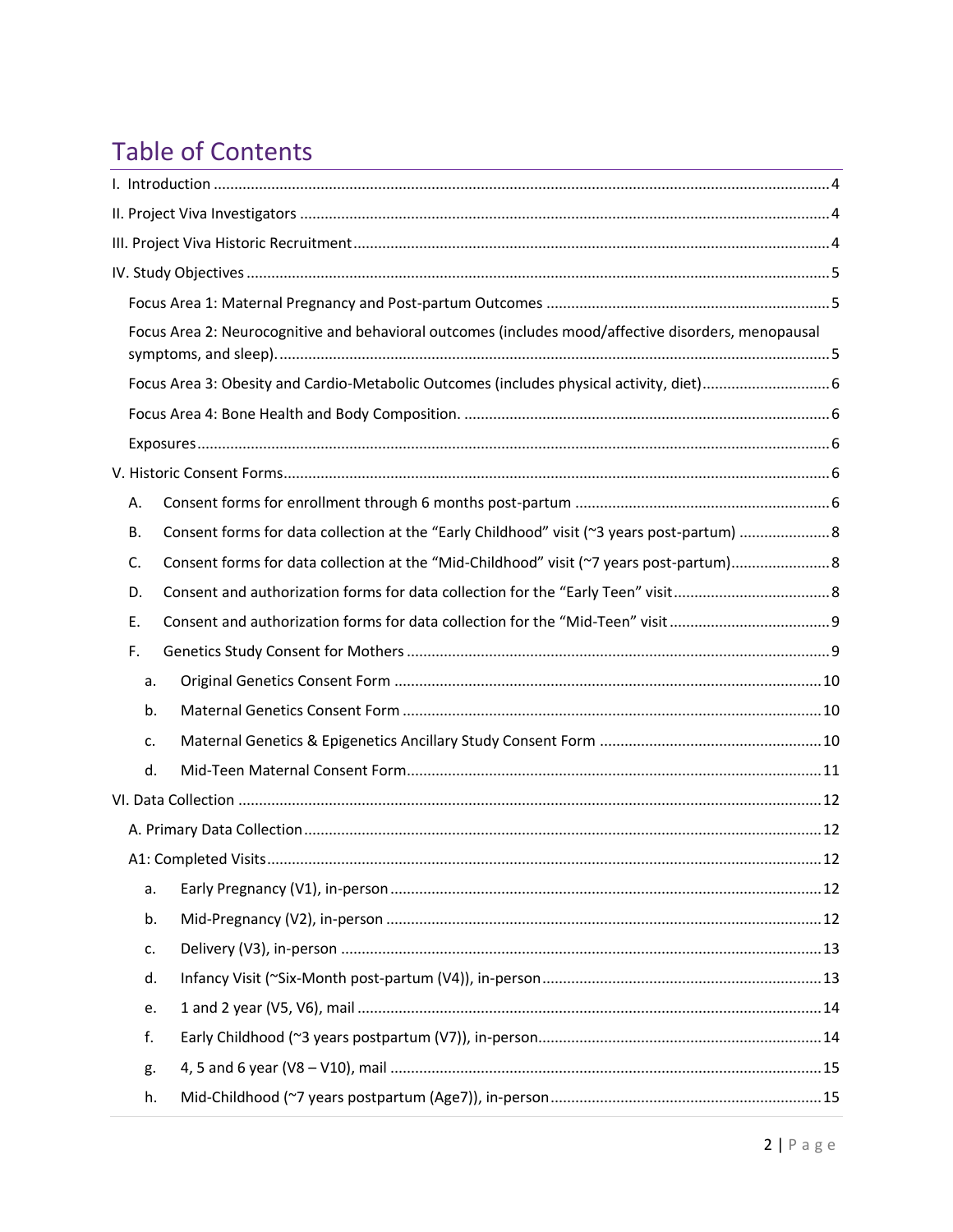| i. |                                                                               |  |  |  |  |  |
|----|-------------------------------------------------------------------------------|--|--|--|--|--|
| j. |                                                                               |  |  |  |  |  |
| k. |                                                                               |  |  |  |  |  |
| Τ. |                                                                               |  |  |  |  |  |
| m. |                                                                               |  |  |  |  |  |
| n. |                                                                               |  |  |  |  |  |
|    |                                                                               |  |  |  |  |  |
| a. |                                                                               |  |  |  |  |  |
| b. |                                                                               |  |  |  |  |  |
|    |                                                                               |  |  |  |  |  |
| a. |                                                                               |  |  |  |  |  |
| b. |                                                                               |  |  |  |  |  |
| c. |                                                                               |  |  |  |  |  |
|    |                                                                               |  |  |  |  |  |
|    |                                                                               |  |  |  |  |  |
| a. |                                                                               |  |  |  |  |  |
| b. | Electronic Records - Harvard Pilgrim Health Care Institute (HPHCI) Servers 22 |  |  |  |  |  |
| c. |                                                                               |  |  |  |  |  |
| d. |                                                                               |  |  |  |  |  |
|    |                                                                               |  |  |  |  |  |
| a. |                                                                               |  |  |  |  |  |
| b. |                                                                               |  |  |  |  |  |
|    |                                                                               |  |  |  |  |  |
|    |                                                                               |  |  |  |  |  |
|    |                                                                               |  |  |  |  |  |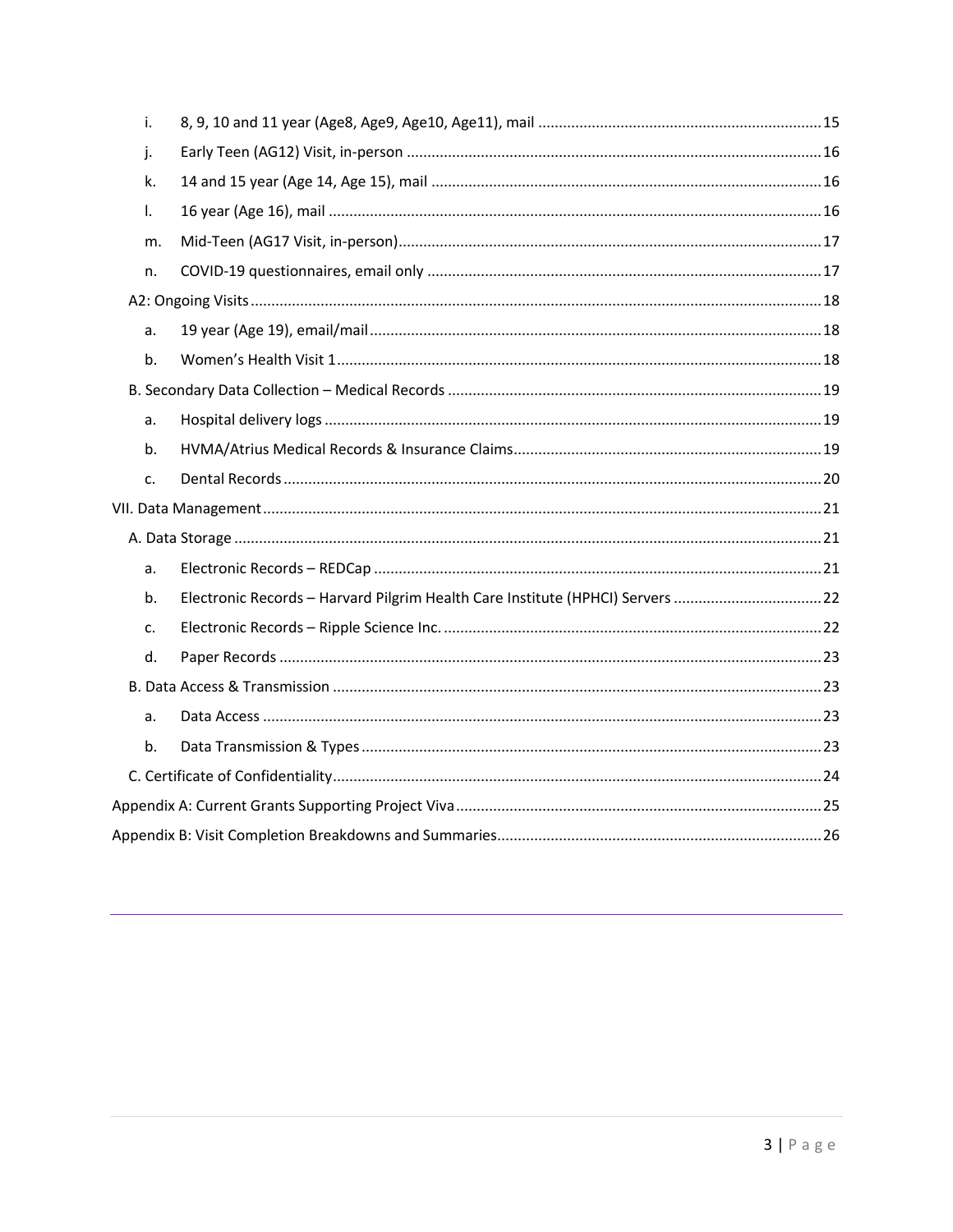# <span id="page-3-0"></span>I. Introduction

Project Viva is a prospective cohort study of maternal and child health. In 1999-2002 we recruited 2,670 pregnant women during their first trimester of pregnancy from eight obstetric (OB) offices of a multi-site group practice in eastern Massachusetts, Harvard Vanguard Medical Associates. There were 2128 live singleton births to 2,100 women (28 women enrolled with successive pregnancies) and approximately 1,500 mothers are still involved in the study. We collect data repeatedly from multiple sources, including questionnaires, interviews, medical records, examinations, and biospecimen samples.

Project Viva intends to follow participants as long as there is grant funding and interest from the participants. Some of the most beneficial health findings come from long-term follow-up. Project Viva's general study objectives for our maternal cohort are outlined in this protocol. Project Viva data is used in several studies (separate protocols), as well as ancillary studies that fall under our regular data repository, genetic data repository, or epigenetic data repository. This protocol addresses the primary data collection for mothers enrolled in Project Viva and the main focus areas of research among these women.

# <span id="page-3-1"></span>II. Project Viva Investigators

Project Viva is reviewed by Harvard Pilgrim Health Care's Institutional Review Board and is led by investigators at the Division of Chronic Disease Research Across the Lifecourse (CoRAL), Department of Population Medicine, Harvard Pilgrim Health Care Institute (HPHCI) and Harvard Medical School (HMS). All Project Viva staff are employees of HPHCI.

A Viva Co-Investigator (Co-I) is anyone listed as a PI or Co-I on the NIH grants that support the majority of Project Viva operations, or the PI of one of the other grants that support Viva science. In addition to being a PI or Co-I, one must also be actively involved with the Co-I meetings and operations. Most co-Investigators are approved under other IRB-approved protocols that contain specific scientific aims but may not support operations.

# <span id="page-3-2"></span>III. Project Viva Historic Recruitment

This section outlines how and when Project Viva recruited women and the eligibility criteria.

Project Viva Research Assistants approached pregnant women immediately following their initial obstetric (IOB) prenatal visit at one of eight HVMA obstetric offices to determine eligibility. The 8 HVMA locations included Kenmore, Copley, Cambridge, Post Office Square, Quincy, Wellesley, Medford, and West Roxbury. Project Viva recruited women from 1999 to 2002.

Women were eligible if they met the following criteria:

• Less than 22 weeks pregnant at the time of enrollment, as defined by due date or last menstrual period (LMP), if due date was not available. Gestational age for the inclusion criteria was based on a patient's reported due date. The Research Assistant calculated gestational age from the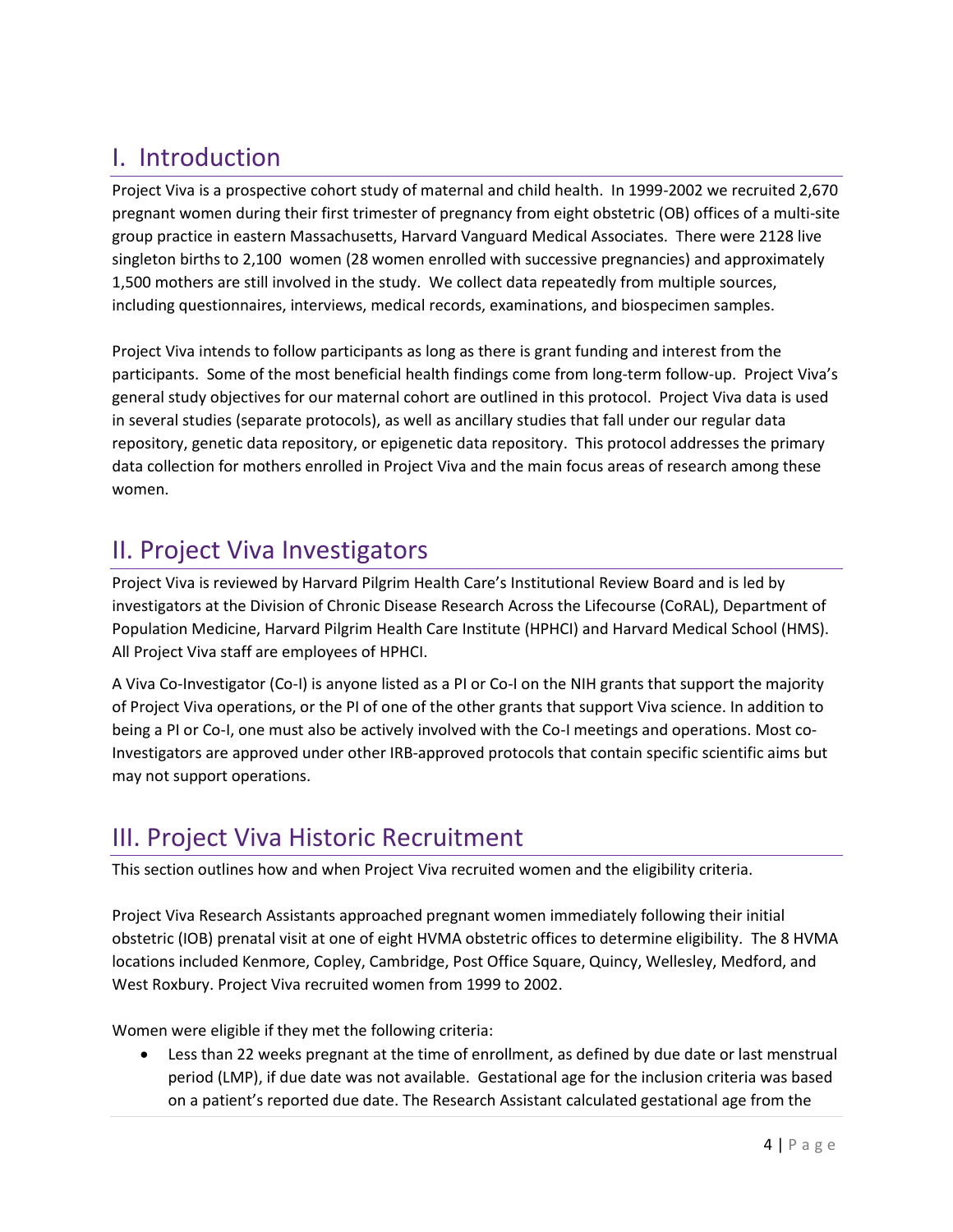expected due date using a pregnancy wheel. If the due date was not known, the Research Assistant calculated gestational age based on LMP. The women had to know either her due date or LMP to be eligible to participate.

- Received prenatal care at one of the selected HVMA practices.
- Planned on delivering at Brigham and Women's Hospital (BWH) or Beth Israel Deaconess Medical Center (BIDMC).
- Were able to answer questionnaires in English.

Women were ineligible if they met any of the following criteria:

- Planned to terminate the pregnancy.
- Planned to move from the local area before the end of the initial follow-up period, 6 months after delivery.
- Had multiple gestation (twins, triplets, etc.) since they are likely not be comparable to other women, and the limited number would preclude separate analyses.

If a woman was eligible, we asked her to enroll in the study by providing written informed consent and completing the early pregnancy visit (V1).

## <span id="page-4-0"></span>IV. Study Objectives

This section outlines the study objectives. This includes outcome focus areas of interest, exposures, and other variables that may be used in analyses.

The primary objectives of Project Viva's Maternal and Women's Health research fall into four main focus areas as detailed below. Any study that does not fall under a focus area will be submitted to the Harvard Pilgrim Health Care Institutional Review Board (IRB) as a separate protocol. The Project Viva women's health research main focus areas are listed below.

### <span id="page-4-1"></span>Focus Area 1: Maternal Pregnancy and Post-partum Outcomes

Project Viva is interested in studying the health of mothers during and after pregnancy. Outcomes of specific interest include: gestational weight gain, length of pregnancy, pregnancy-related health conditions (such as gestational diabetes and preeclampsia). This area also includes fertility measures and treatments before and after the Viva index pregnancy.

### <span id="page-4-2"></span>Focus Area 2: Neurocognitive and behavioral outcomes (includes mood/affective disorders, menopausal symptoms, and sleep).

Project Viva is interested in studying neurological, cognitive, and behavioral health measures, assessed using questionnaire measures, actigraphic measures of sleep duration and quality, and cognitive tests.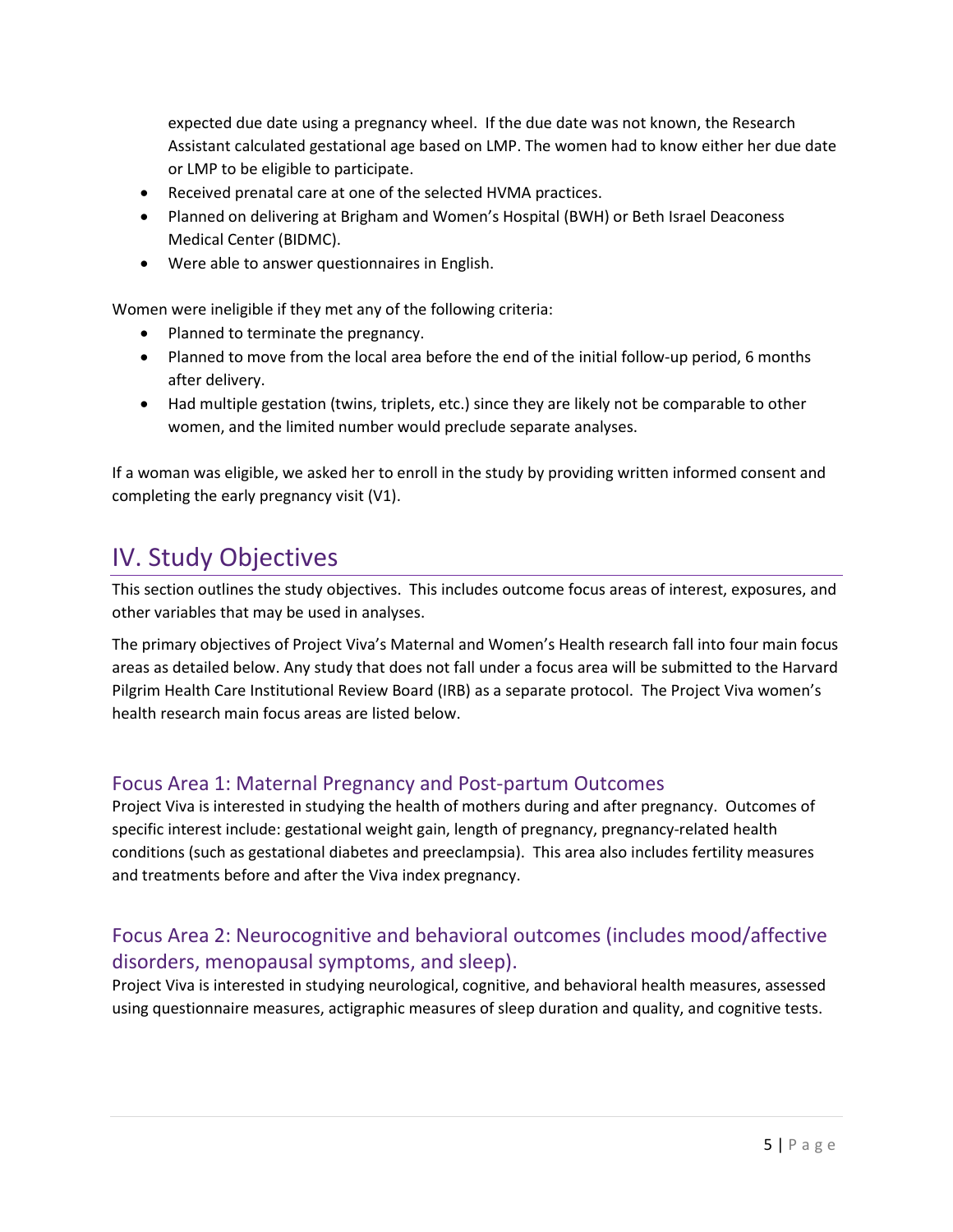### <span id="page-5-0"></span>Focus Area 3: Obesity and Cardio-Metabolic Outcomes (includes physical activity, diet)

Project Viva is interested in studying cardiometabolic outcomes and risk factors, including obesity, blood pressure, cardiovascular fitness, non-invasive measures of atherosclerosis, biomarkers of cardiometabolic risk, and physical activity.

#### <span id="page-5-1"></span>Focus Area 4: Bone Health and Body Composition.

Project Viva is interested in studying body composition, which is assessed in multiple ways and at multiple time points, including height, weight, circumferences, skinfolds, bioelectrical impedance, and DXA scans.

#### <span id="page-5-2"></span>Exposures

In relation to the above outcomes, Project Viva studies a number of individual, family, household, and environmental exposures from the pre-pregnancy period onwards, that include but are not limited to: body mass index (BMI) and other anthropometric measures; sedentary behaviors, sleep and physical activity; genetics; gestational weight gain and post-partum weight loss; post-partum depression; time to pregnancy as measure of fertility; experiences of stress, racism and violence; sociodemographic variables; lactation; results of blood, urine and hair assays; diet and eating behaviors; geographic information system (GIS) variables, including distance to roadways and highways and census variables; asthma and allergies; and cognition and behavior. Most of these variables can be exposures, outcomes, or covariates depending on the specific analysis. The lead investigator for each analysis specifies exposures, outcomes, and covariates in an analysis plan.

### <span id="page-5-3"></span>V. Historic Consent Forms

This section describes all historic Project Viva consent forms used with our women's health cohort, including consent forms for main visits, sub-studies, visit addendums, and waivers of consent approvals.

#### <span id="page-5-4"></span>A. Consent forms for enrollment through 6 months post-partum

This section describes all consent forms dealing with data collected between enrollment and 6 months postpartum.

i. Original Maternal Consent Covering Visit 1 (1st Trimester) to Visit 4 (~6 months postpartum)

Project Viva's original consent form for mothers covers maternal data collection for the first four visits. There are several versions of the consent form, which reflect changes occurring in the study and from discussions with the IRB. These include adding language about what the blood would be used for, adding the Certificate of Confidentiality, combining data with medical records, and adding visit components to the delivery and 6-month visits. The consent provisions are as follows.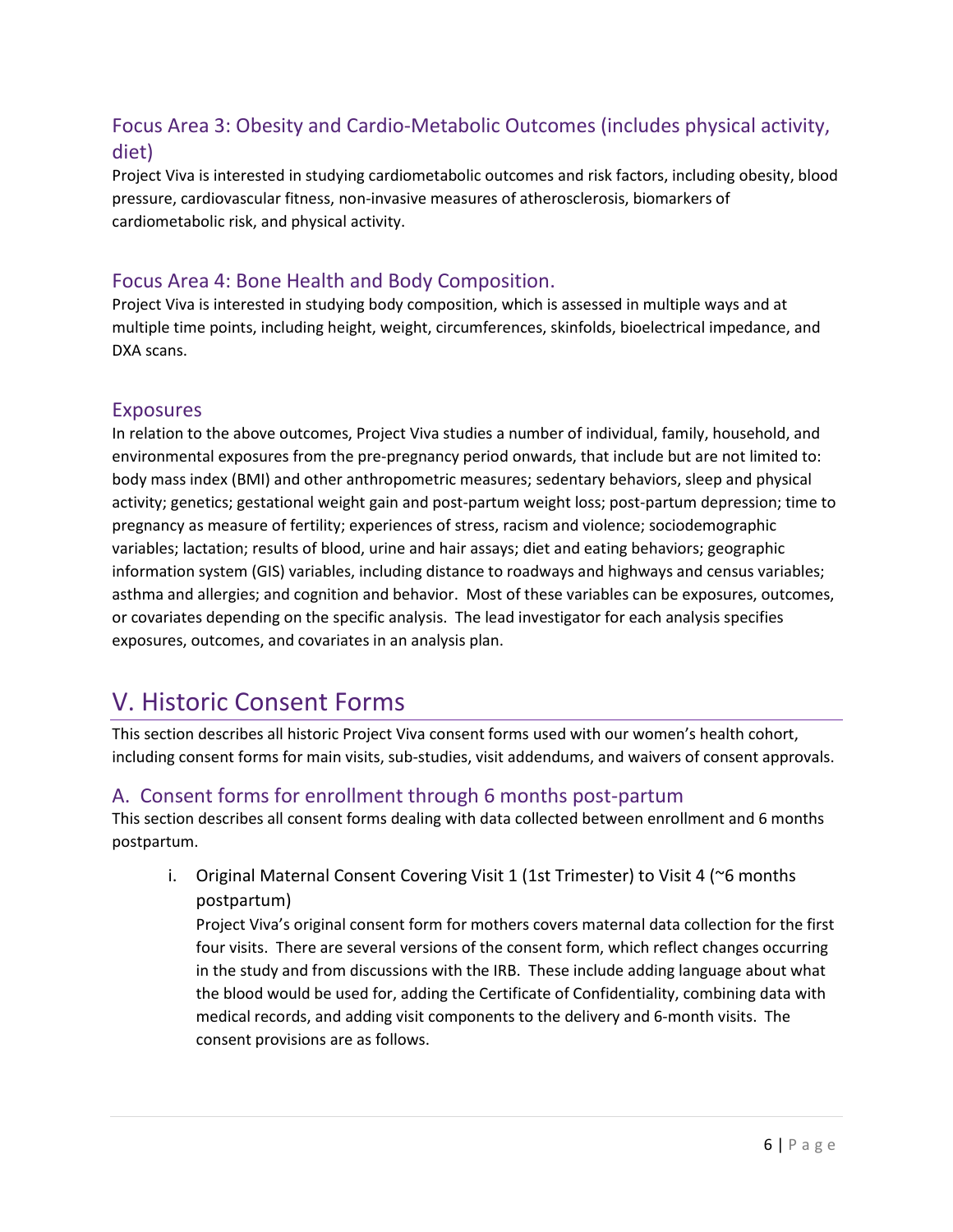- I. Purpose: To examine the roles of diet and other factors in maintaining the health of pregnant women and their babies.
- II. Early Pregnancy In-person Visit Components (<22 weeks gestation)
	- a. Questionnaires
	- b. In-Person Interview
	- c. Blood draw at the lab (extra tube drawn at the lab, not a separate draw)
- III. Mid-Pregnancy In-person Visit Components (26-28 weeks gestation)
	- a. In-person interview
	- b. Questionnaires
	- c. Blood draw at the lab (extra tube drawn at the lab, not a separate draw)
- IV. Delivery In-person Visit
	- a. In-person interview one to three days post-partum
	- b. For women delivering at Brigham and Women's, hospital staff to measure the weight of the placenta and collect a sample of umbilical cord blood immediately following delivery in the delivery suite
- V. Six-month In-person Visit
	- a. Questionnaire
- VI. HVMA and delivery hospital medical records regarding pregnancy and delivery, including items such as results of laboratory tests, medical procedures, prescription dispensing, medical & reproductive history, and labor & delivery details
- VII. Addenda for maternal blood pressure and weight measurements
- ii. Corticotropin-releasing Hormone (CRH) Measurement Substudy
	- I. Purpose: To compare three processing techniques for measuring levels of corticotropinreleasing hormone.
	- II. Participants provided written informed consent to have a blood sample drawn at the lab (extra tube drawn at the same time as the routine blood draw, not a separate draw)
- iii. Dental Substudy
	- I. Purpose: Women's oral health may be linked to the health of her pregnancy.
	- II. Participant provided written informed consent for Project Viva to contact her dentist to:
		- a. Request a copy of dental x-rays taken during or closest to the index pregnancy
		- b. Ask the dentist to complete a one-page questionnaire regarding the participant's oral health
	- III. Case: control ratio was 1:3, based on preterm vs. normal delivery, among women with dental x-rays within the past 5 years
- iv. Waiver of Consent: Pharmacy Database Project Viva participants provided written informed consent for medical record review, although we did not specifically list the pharmacy database on the consent form. The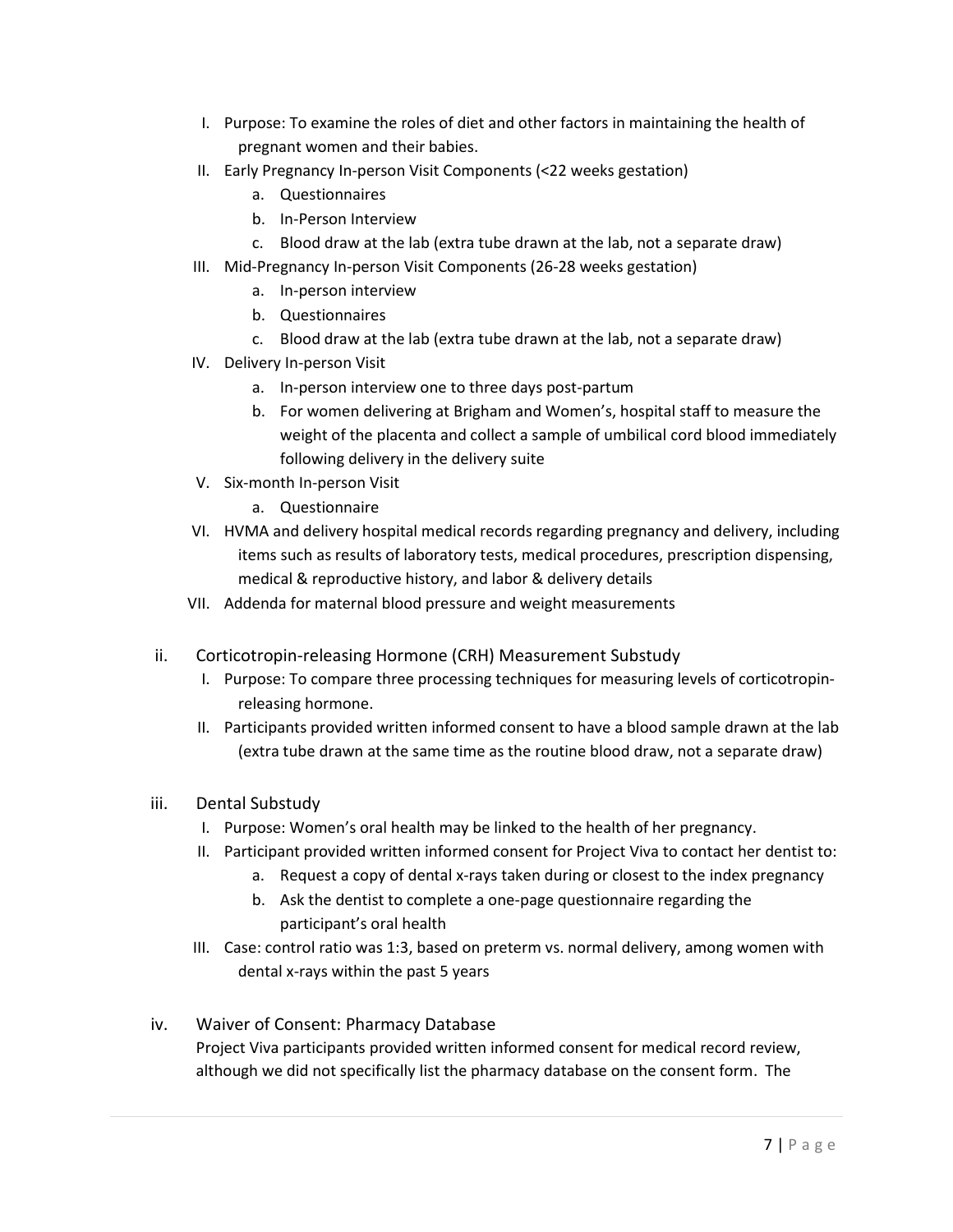waiver allows for Project Viva to review pharmacy records for women who gave permission for medical record review.

### <span id="page-7-0"></span>B. Consent forms for data collection at the "Early Childhood" visit (~3 years postpartum)

This section describes all consent forms dealing with data collected at 3 years post-partum.

- i. Maternal In-Person Consent Form at 3 years post-partum
	- I. Purpose: To examine the effects of diet and other factors during pregnancy and the period after birth on long-term health.
	- II. Visit Components:
		- a. Anthropometric measures and blood pressure
		- b. Peabody Picture Vocabulary Test
		- c. HVMA and hospital medical record data regarding pregnancy and delivery
- ii. Maternal Consent for Maternal Blood Draw at 3 years post-partum
	- I. Purpose: To examine the effects of diet and other factors during pregnancy and infancy on child development and health.
	- II. Participant provided written informed consent for a blood draw.

### <span id="page-7-1"></span>C. Consent forms for data collection at the "Mid-Childhood" visit (~7 years postpartum)

This section describes all consent forms dealing with data collected at 7 years post-partum.

- i. Maternal In-Person Consent Form at 7 years post-partum
	- I. Purpose: The purpose of Project Viva is to examine the effects of diet and other factors during pregnancy and infancy on child development and health.
	- II. Visit Components:
		- a. Anthropometric measures
		- b. Intelligence test
		- c. Outpatient and hospital medical records and insurance claims from the first date of involvement in the study through the visit date

<span id="page-7-2"></span>D. Consent and authorization forms for data collection for the "Early Teen" visit This section describes all consent forms dealing with data collected at the "Early Teen" visit (AG12).

i. Maternal In-Person Consent and Authorization Form at "Early Teen" Visit (AG12)

I. Purpose: The purpose of Project Viva is to examine the effects of factors during pregnancy, infancy on childhood on maternal and child health.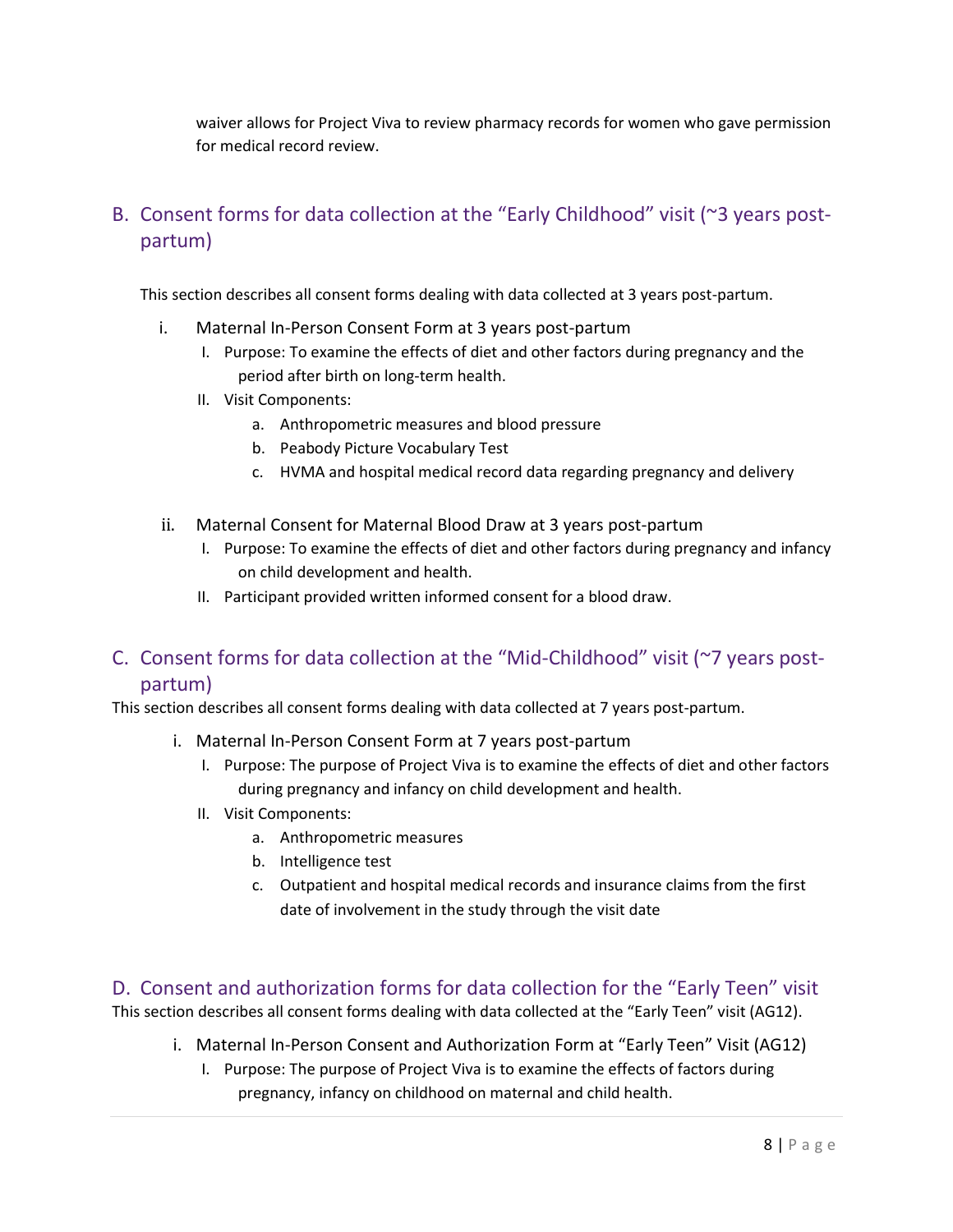- II. Visit Components:
	- a. Anthropometric measures
	- b. Outpatient and hospital medical records and insurance claims from 3 months prior to the pregnancy of your Project Viva child through the end of the study

#### <span id="page-8-0"></span>E. Consent and authorization forms for data collection for the "Mid-Teen" visit

This section describes all consent forms dealing with data collected at the "Mid-Teen" visit.

- i. Maternal Consent and Authorization Form at "Mid-Teen" Visit (AG17)
	- I. Purpose: The purpose of Project Viva is to examine the associations of factors during pregnancy, infancy, childhood, and adolescence with maternal, child and adolescent health.
	- II. Visit Components:
		- a. Blood collection by trained phlebotomist, including 2-hour oral glucose tolerance test
		- b. Biospecimen collection of urine
		- c. Anthropometric measures and blood pressure
		- d. Handgrip strength measurement
		- e. Dual-energy x-ray absorptiometry (DXA) total body, lumbar spine, and hip
		- f. Family medical history interview
		- g. Mid-Teen Questionnaire
		- h. Internet-based, self-administered dietary recall: 1 completed during the inperson visit; 2 completed at home in the 1-week following the in-person visit
		- i. Outpatient and hospital medical records and insurance claims from 3 months prior to the pregnancy of Project Viva teen through the end of the study
		- j. Genetic and epigenetic analysis of biospecimen samples collected at Mid-Teen Visit and previous in-person visits
	- III. Additional consent opportunity presented:
		- a. Data sharing with the ECHO Program: sharing participant data (including genetic and epigenetic data) with the ECHO program, managed by the US National Institutes of Health (NIH).

### <span id="page-8-1"></span>F. Genetics Study Consent for Mothers

This section describes when genetics consent forms were presented to participants, the different versions of the consent form, and what is included in the consent forms. **Genetic analyses will be conducted ONLY on participants who specifically provide this consent.**

Project Viva approached mothers for genetics consent at the initial Early Pregnancy visit (V1), the Early Childhood Visit (V7), and the Mid-Childhood Visit (~7 years postpartum). The consent forms were only presented at Early and Mid-Childhood visits if a participant choose an undecided option, or no consent form was on file. At the Mid-Teen visit, genetic and epigenetic consent were included on the main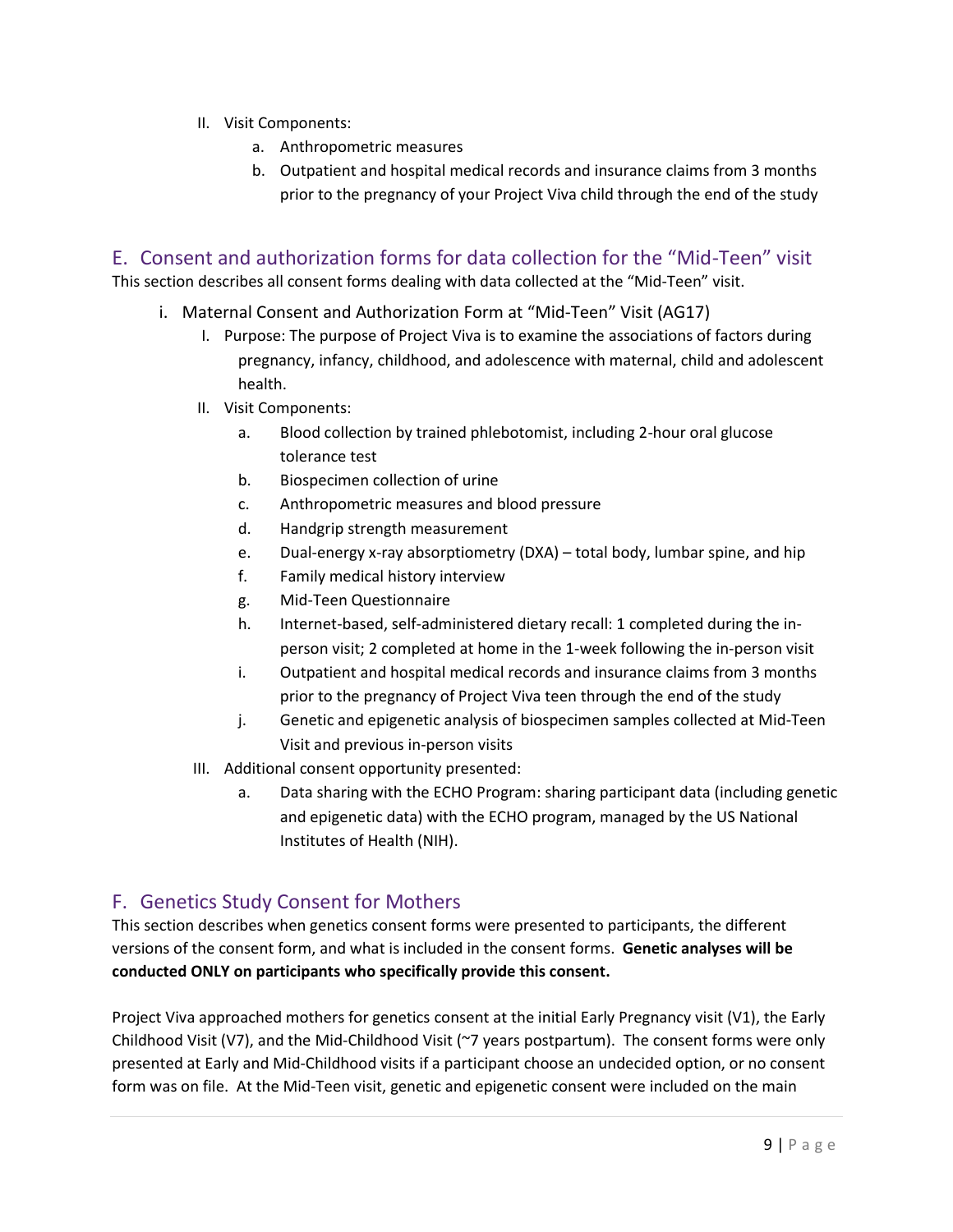consent form, which was presented to all participants who attended an in-person or remote visit.

If participants refused to participate in genetic and/or epigenetic analyses, no future genetic or epigenetic analyses will be run using those participants' samples.

#### <span id="page-9-0"></span>a. Original Genetics Consent Form

Project Viva's original genetics consent form was presented only to women delivering at Brigham and Women's Hospital. This consent form covers both maternal blood and child blood on a single consent form.

Consent form options:

- I. Project Viva can use Genetic material from mother for future studies. The mother chooses yes or no for each of the following domains:
	- a. High blood pressure
	- b. Asthma
	- c. Growth
	- d. Length (duration) of pregnancy (for mothers only)
	- e. Other medical conditions identified in the future
- II. Project Viva may store, but not use, genetic material from mother and can contact the participant in the future as projects arise.
- III. Project Viva may not use or store genetic material from mother

#### <span id="page-9-1"></span>b. Maternal Genetics Consent Form

If the original genetics consent form was not completed or option 2 (undecided) was selected, Project Viva Research Assistants administered the maternal genetics consent form at the Early Childhood or Mid-Childhood in-person visits.

Consent form options:

- I. Project Viva can use Genetic material from mother for future studies. The mother chooses yes or no for each of the following domains:
	- a. High blood pressure
	- b. Asthma
	- c. Growth
	- d. Length (duration) of pregnancy (for mothers only)
	- e. Other medical conditions identified in the future
- II. Project Viva may store, but not use, genetic material from mother and can contact the participant in the future as projects arise.
- III. Project Viva may not use or store genetic material from mother

#### <span id="page-9-2"></span>c. Maternal Genetics & Epigenetics Ancillary Study Consent Form

Project Viva Research Assistants administered the maternal genetics & epigenetics consent form at the Early Teen in-person visit.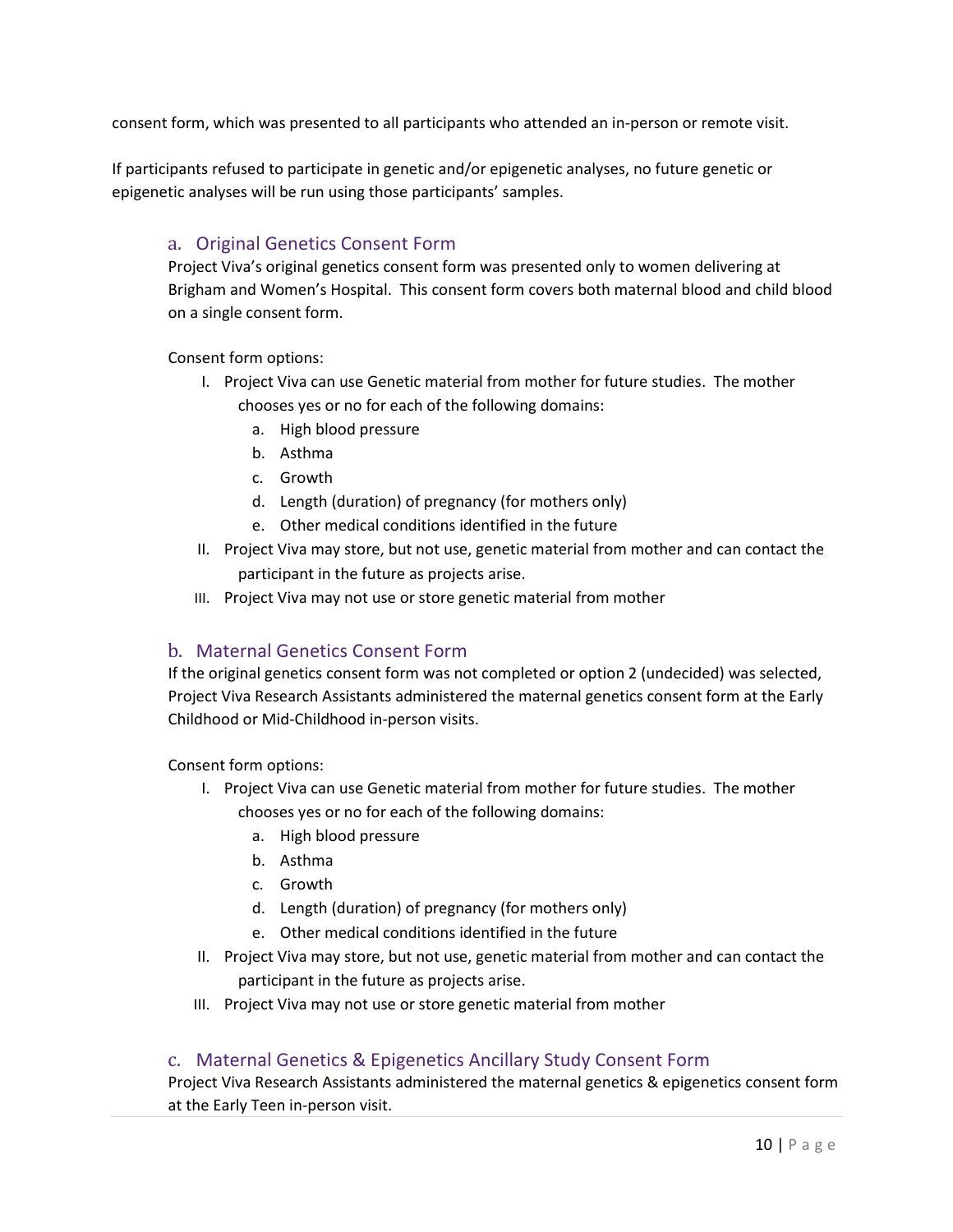Consent form options:

- I. Epigenetic Study
	- a. Biosamples may be used by Project Viva for epigenetic analysis.
	- b. Please do not use biosamples for epigenetic analysis at this time.
- II. Genetic Study
	- a. Project Viva can use Genetic material from mother for future studies. The mother chooses yes or no for each of the following domains:
		- i. High blood pressure
		- ii. Asthma
		- iii. Growth
		- iv. Length (duration) of pregnancy (for mothers only)
		- v. Other medical conditions identified in the future

#### <span id="page-10-0"></span>d. Mid-Teen Maternal Consent Form

At the Mid-Teen Visit, the option to participate in genetic and epigenetic analyses was presented on the main visit consent form. All participants who completed a Mid-Teen In-Person or Remote Visit were presented with the main consent form. As with all parts of the Visit, participants could choose not to participate in the genetic/epigenetic analysis portion of the Mid-Teen Visit. There was a section in these forms for participants to initial to separately and explicitly provide or refuse consent to the genetic and/or epigenetic components of the study.

Consent form options:

#### Epigenetic Research

YES, you may use biospecimen samples that you have collected and stored from this and other Project Viva visits to perform **epigenetic analyses** to be used for research

\_\_\_\_\_\_ NO, you may not use biospecimen samples that you have collected and stored from this and other Project Viva visits to perform **epigenetic analyses** to be used for research

#### Genetic Research

YES, you may use biospecimen samples that you have collected and stored from this and other Project Viva visits to perform **genetic analyses** to be used for research

\_\_\_\_\_\_ NO, you may not use biospecimen samples that you have collected and stored from this and other Project Viva visits to perform **genetic analyses** to be used for research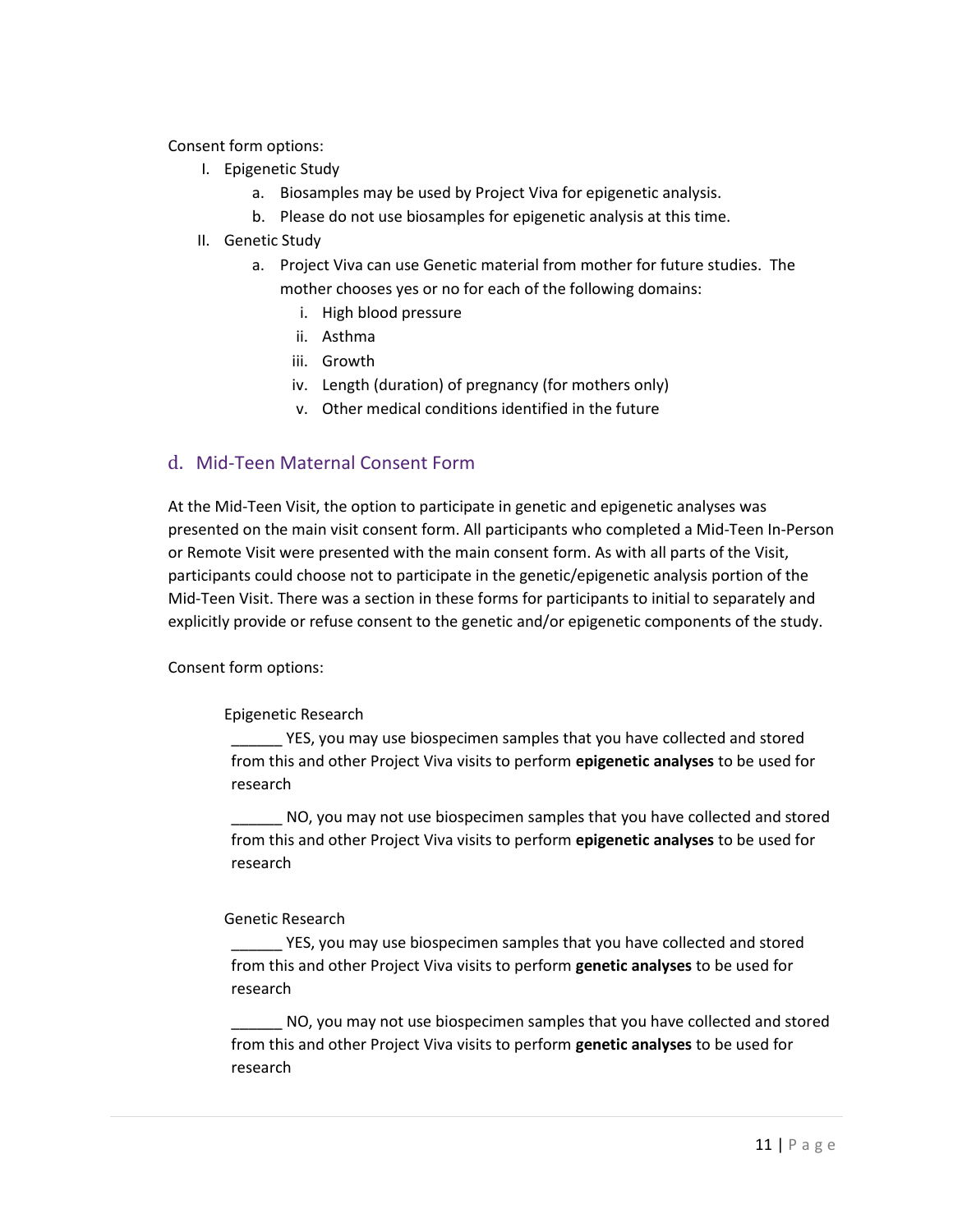# <span id="page-11-0"></span>VI. Data Collection

### <span id="page-11-1"></span>A. Primary Data Collection

This section outlines Project Viva's primary data collection, and provides a description of each visit performed with our maternal cohort members. In addition to the primary data detailed below, we update contact information at every visit, including alternate contacts and name changes. Appendix B includes a visit flow-sheet that offers a graphical depiction of Project Viva's visits.

#### <span id="page-11-2"></span>A1: Completed Visits

Project Viva has completed data collection on all visits through the Mid Teen visit. Each visit is described in detail below. The only foreseeable human subjects risk for completed visits is the risk of a privacy or confidentiality breach.

#### <span id="page-11-3"></span>a. Early Pregnancy (V1), in-person

This visit took place in the OB department at one of eight HVMA offices. Viva staff approached potential participants at their first OB appointment. If they agreed to participate in Project Viva the visit was conducted. Study visits generally lasted about 20 minutes. Women ranged from 4.8 to 23.7 weeks pregnant at the time of the visit, with a mean of 10.5 weeks. Some women were greater than 22 weeks at this visit once LMP was cleaned and verified using other sources. We enrolled 2,622 women and 2,670 of their pregnancies (48 women enrolled two of their pregnancies).

The visit components included:

- 1. Interview: demographics, medical history, current pregnancy, and vitamin/supplement use
- 2. Supplement (self-administered): pre-pregnancy weight, menstrual periods, pregnancy intent, concerns and feelings
- 3. General questionnaire (self-administered): mother's childhood, household demographics, life experiences, feelings, and social and physical activities
- 4. Food Frequency Questionnaire (FFQ) or interviewer administered PrimeScreen (if FFQ not returned)
- 5. Blood collection at the HVMA lab
	- a. Project Viva collected 2,089 blood samples at this visit.
	- b. Assays completed to date with blood from this visit include CRP,thyroid hormones, LINE1, Creatinine, PFAS, Albumin, mtDNA, and Blood Metals.

#### <span id="page-11-4"></span>b. Mid-Pregnancy (V2), in-person

This visit took place in the OB department at the same HVMA location as V1. Ideally, staff met each participant between her 26<sup>th</sup> and 28<sup>th</sup> week of pregnancy during her scheduled glucose challenge test. If this was not possible, we met her at the time of another appointment between the early pregnancy visit and before delivery. Women ranged from 16.4 to 37.4 weeks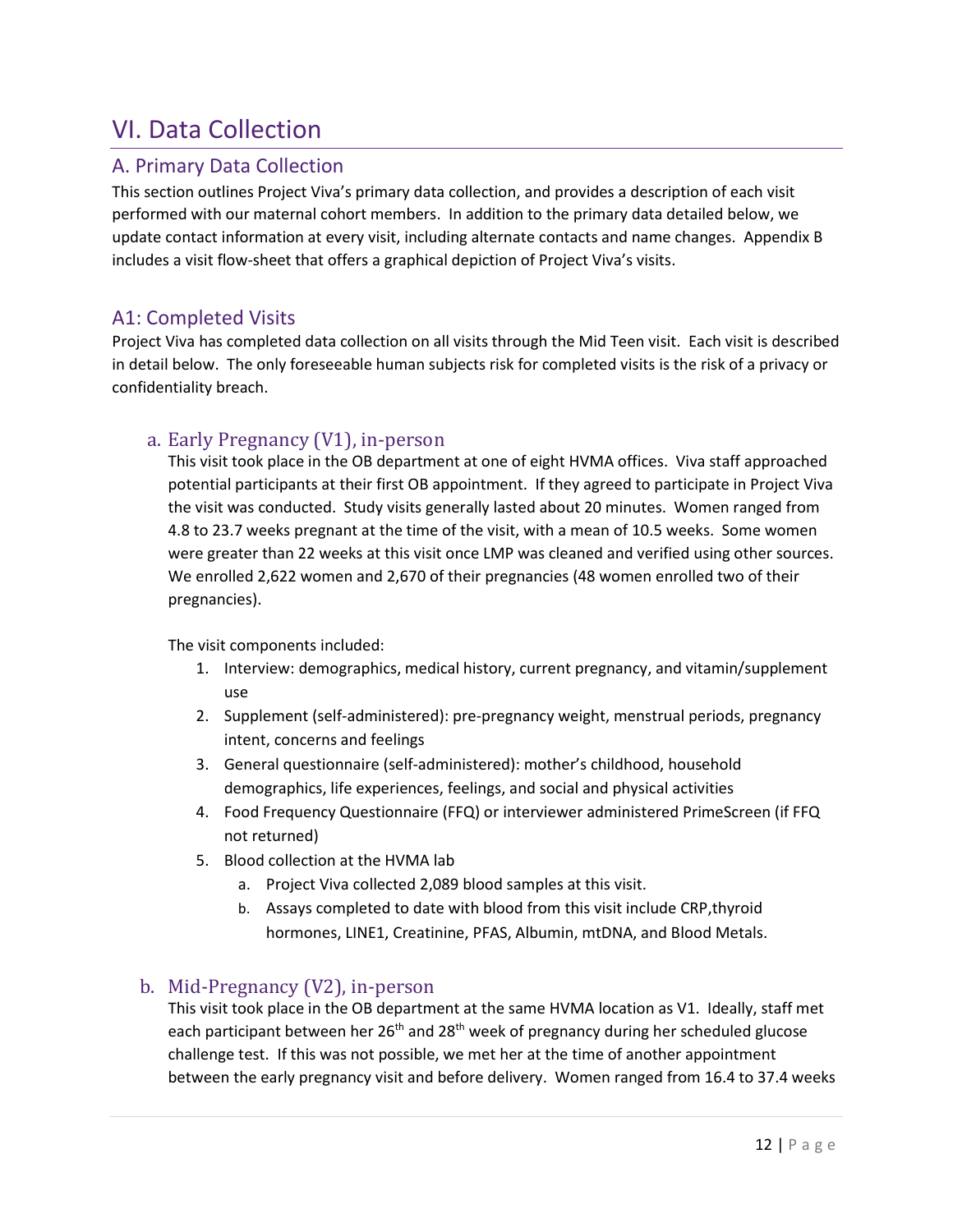pregnant at the time of the visit, with a mean of 28.0 weeks. Visits generally lasted about 20 minutes, and we completed 2,081 visits.

The visit components included:

- 1. Interview for pregnancy updates: due date and hospital, cravings/aversions, and OTC medications
- 2. Supplement (self-administered): pre-pregnancy weight, menstrual periods, and pregnancy intent, concerns and feelings
- 3. Personal Safety Questionnaire (self- or interviewer administered based on participant preference)
- 4. General questionnaire (self-administered): social and physical activities, child feeding intentions and concerns, feelings, and dental care
- 5. Food Frequency Questionnaire (FFQ)
- 6. Abbreviated versions of Early Pregnancy interview, questionnaire and supplement (if not completed at Early Pregnancy Visit)
- 7. Blood collection
	- a. Project Viva collected 1648 blood samples at this visit.
	- b. Assays completed to date from blood at this visit include: hsCRP, cytokines, cortisol sulfate, estriol, CRH, leptin, fructosamine, LINE1, tocopherol isoforms (Vitamin E), adiponectin, mercury, selenium, lead, manganese, vitamin D RIA manual and automated, RBC fatty acids and plasma fatty acids, and antioxidants.

#### <span id="page-12-0"></span>c. Delivery (V3), in-person

There were 2128 births to 2,100 unique women, of the initial 2,670 pregnancies. We conducted post-delivery follow-up at two hospitals: Beth Israel Deaconess Medical Center and Brigham and Women's Hospital, the receiving hospitals for all deliveries from the HVMA recruitment practices. Each HVMA practice delivered all of their patients at one of the two hospitals. Quincy, Wellesley, Kenmore, West Roxbury and Post Office Square patients delivered at the Brigham and Women's Hospital; Copley, Medford and Cambridge patients delivered at the Beth Israel Deaconess Medical Center. Visits took place 1-3 days after delivery on the post-partum maternity floor, ideally before visiting hours started, and lasted about 30 minutes. Cord blood collection took place in the delivery suite at the time of delivery. We completed 2072 visits.

The maternal visit components included:

- 1. Interview: delivery, child feeding, maternal diet and smoking
- 2. Personal Safety Questionnaire (self- or interviewer administered based on participant preference)
- 3. Hair sample collection (substudy)
	- a. Project Viva collected maternal hair samples and analyzed them for mercury.

#### <span id="page-12-1"></span>d. Infancy Visit (~Six-Month post-partum (V4)), in-person

Staff completed the Infancy visit in the pediatric office at one of the HVMA sites. Ideally visits took place between 5.5 and 8 months after delivery. The timing of the actual visit ranged from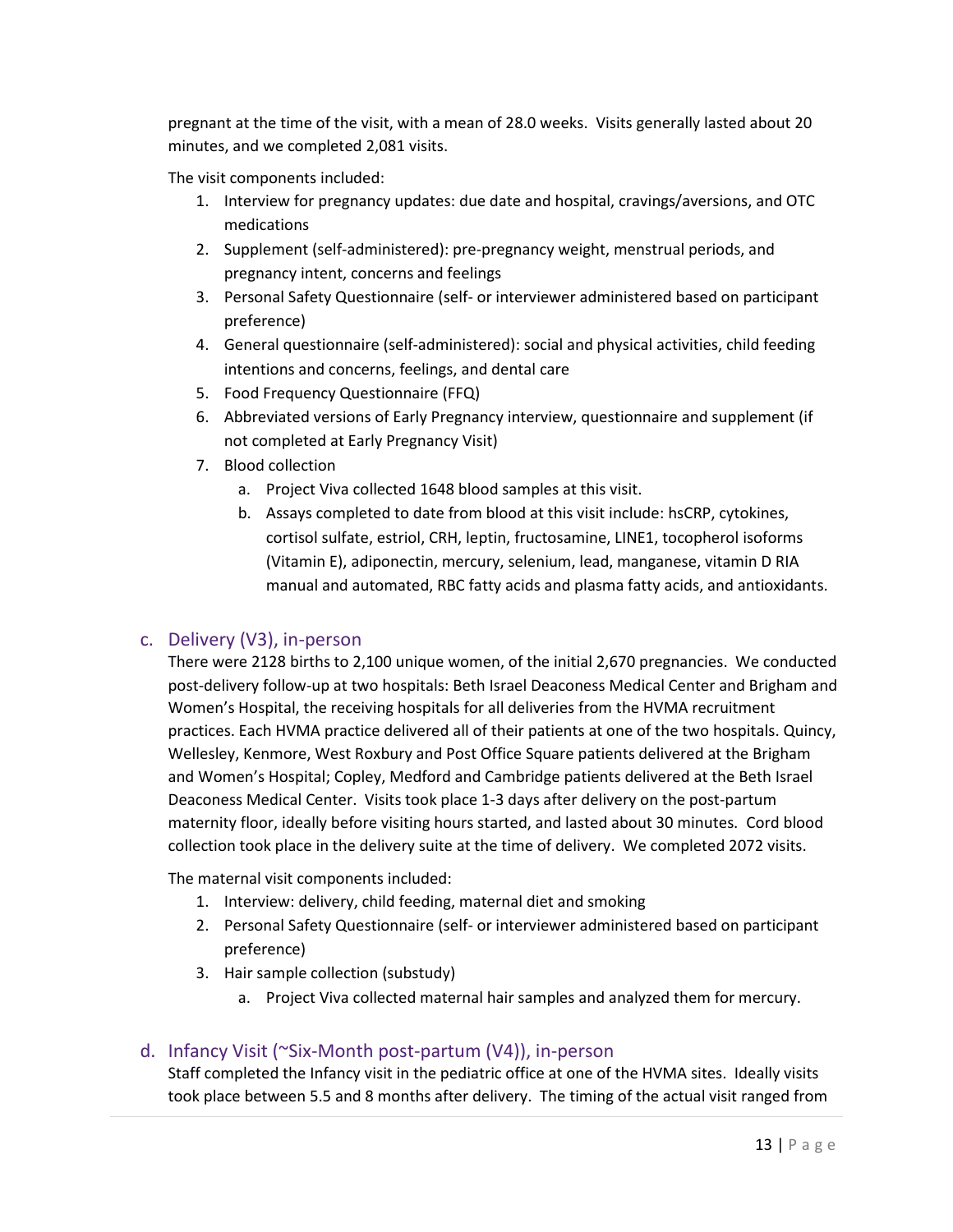4.9 to 10.6 months post-partum, with a mean of 6.4 months. The visit length was approximately one hour, and we completed 1697 visits with 1670 women.

The visit components for the mother included:

- 1. Interview: home environment and post-partum health
- 2. Supplement (self-administered): breastfeeding and formula feeding, and employment status
- 3. Personal Safety Questionnaire (self- or interviewer administered based on participant preference)
- 4. General questionnaire (self-administered): post-partum health, child feeding, social and physical activities, home environment, feelings, and maternal diet
- 5. Maternal weight and blood pressure measurements

#### <span id="page-13-0"></span>e. 1 and 2 year (V5, V6), mail

Visit Description – For the Ages 1 and 2 mailed visits, Project Viva mailed participating mothers an annual questionnaire. If the participant was unwilling to complete the questionnaire via mail, Project Viva attempted administer the questionnaire over the phone.

- 1. For the 1 year visit, Project Viva received 1,280 questionnaires completed by mail or by phone.
- 2. For the 2 year visit, Project Viva received 1,392 questionnaires completed by mail or by phone.

#### <span id="page-13-1"></span>f. Early Childhood (~3 years postpartum (V7)), in-person

This visit ideally took place at the Kenmore HVMA offices, or if that was not feasible, at the participant's home or other convenient location. Participants were eligible for this visit if the mother had completed at least one FFQ during pregnancy and had not disenrolled the child from follow-up. The visit length was approximately 1.5 hours. At this visit, women ranged from 2.8 years (2 years, 9 months) to 6.3 years (6 years, 4 months) postpartum after the index pregnancy, with a mean of 3.5 years. Participants living too far away, and those unable or unwilling to meet with us in person had the option to complete a "mailed only" visit, which included the same self-administered questionnaires plus an RA-administered family health interview over the phone. We completed 1296 in-person visits and an additional 157 by mail.

The visit components for the mother included:

- 1. Maternal anthropometry measurements, including standing height, weight, waist circumference, mid-upper arm circumference, triceps and subscapular skinfolds
- 2. Maternal blood pressure
- 3. Maternal Cognition: Peabody Picture Vocabulary Test
- 4. Interviewer-administered family health interview and supplement
- 5. General questionnaire
- 6. Blood collection
	- a. Project Viva collected 1022 maternal blood samples. 289 samples were fasting (>8 hours).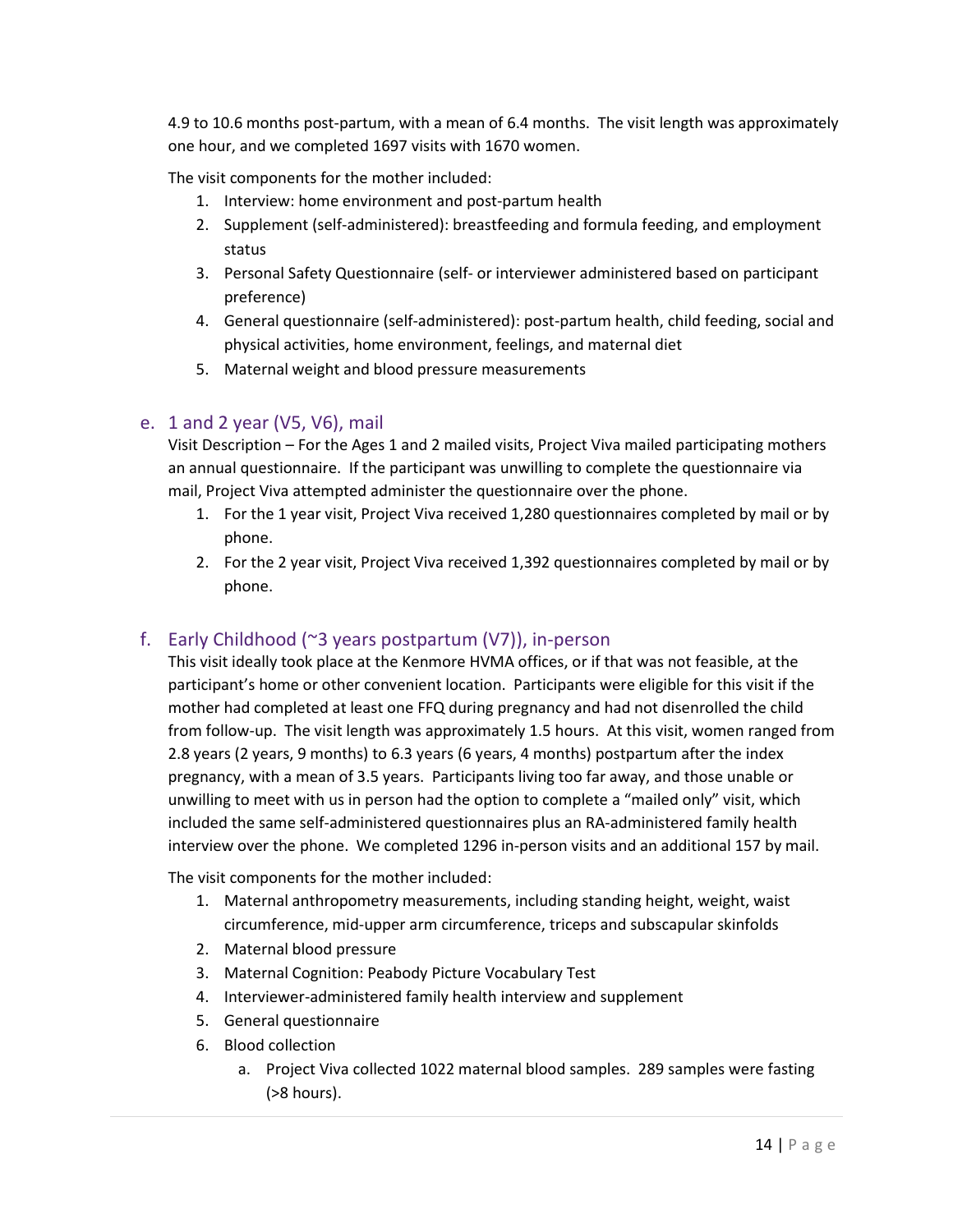b. Maternal blood assays completed to date at this visit include: leptin, adiponectin, ghrelin, IgE, CRP, hemoglobin A1c, HOMA-IR, hsIL-6, lipids, SHBG, PYY, lipids, AMH, free testosterone, and total testosterone.

#### <span id="page-14-0"></span>g. 4, 5 and 6 year (V8 – V10), mail

Visit Description— For the Ages 4, 5 and 6 mailed visits Project Viva mailed participating mothers an annual questionnaire.

- 1. For the 4 year visit, Project Viva received 1,226 completed mailed questionnaires.
- 2. For the 5 year visit, Project Viva received 859 completed mailed questionnaires.
- 3. For the 6 year visit, Project Viva received 955 completed mailed questionnaires.

#### <span id="page-14-1"></span>h. Mid-Childhood (~7 years postpartum (Age7)), in-person

This visit ideally took place at the Kenmore HVMA offices, or if not feasible at the participant's home or other convenient location. All participants still enrolled in Project Viva were eligible for this visit. The visit length was approximately 3 hours. Participants living too far away, and those unable or unwilling to meet with us in person had the option to complete a "mail–only" visit which included the same self-administered questionnaires and an RA-administered family health interview over the phone. We completed 1,116 in-person visits and an additional 163 by mail.

The visit components for the mother included:

- 1. Interviewer administered family health interview
- 2. General questionnaire completed by the mother about her health and behavior, and the home environment
- 3. Maternal anthropometry measurements, including height, weight, bioimpedance and waist circumference
- 4. Mother intelligence: Kaufman Brief Intelligence Test (KBIT-2)

#### <span id="page-14-2"></span>i. 8, 9, 10 and 11 year (Age8, Age9, Age10, Age11), mail

For the age 8, 9, 10 and 11 year visits, Project Viva mailed or emailed the participating mothers an annual questionnaire. Project Viva implemented online questionnaire completion at Age 9. Participants completed online questionnaires through a participant-specific site (protected by entering the child's date of birth) maintained by New England Research Institute (NERI), our database administrator at the time. Data participants entered into the online version was housed and saved in the same manner as RA entered data. Online questionnaires were temporarily discontinued while Project Viva transitioned from NERI to its current database administrator, REDCap. A portion of Age 11 participants had the option to complete an Age 11 online survey through REDCap.

- a. For the 8 year visit, Project Viva received 707 completed mailed questionnaires.
- b. For the 9 year visit, Project Viva received 918 completed mailed questionnaires.
- c. For the 10 year visit, Project Viva received 789 completed mailed questionnaires.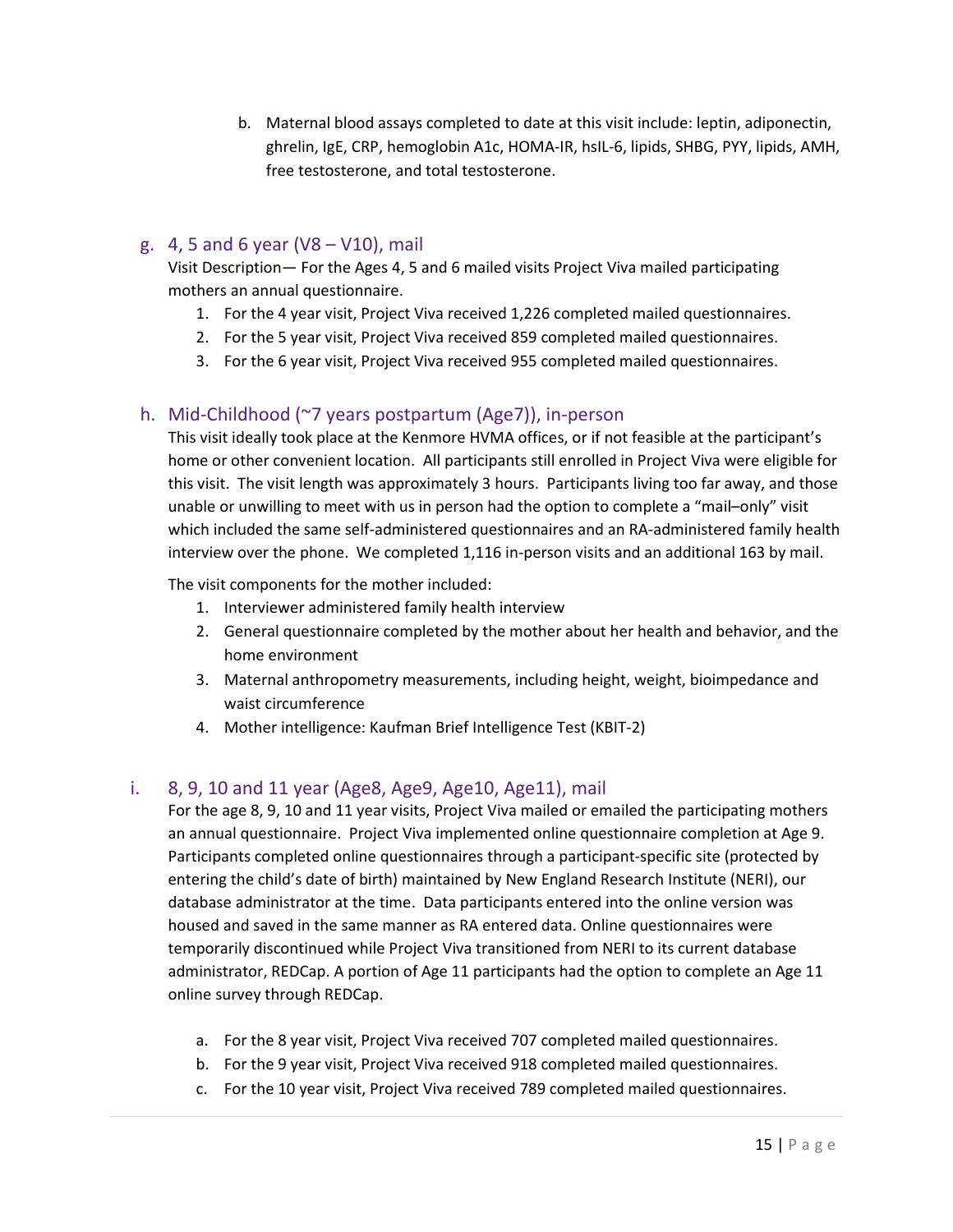d. For the 11 year visit, Project Viva received 699 completed mailed questionnaires.

#### <span id="page-15-0"></span>j. Early Teen (AG12) Visit, in-person

This visit ideally took place at the Kenmore HVMA/Fenway offices, but may have also been conducted at the participant's home or other convenient location if travel to Boston was prohibitive. All participants still enrolled in Project Viva at the start of the Early Teen in-person visit were eligible to participate. The visit length was approximately 2½ hours. Participants had the option of completing a "mailed visit" if they lived too far away, or were unable or unwilling to meet with us in person. The "mailed visit" consisted of the same self-administered questionnaire and an RA-administered family medical history interview. Participants had the option to complete the questionnaires electronically using the REDCap survey option. A unique URL was sent to study participants who wished to complete their questionnaires electronically using the HPHC domain. We completed 1,038 in-person visits and 139 additional participants completed the visit questionnaire only. Our Early Teen Operations Manual served as an up-todate data collection protocol for the Early Teen Visit.

The visit components for the mother included:

- 1. General questionnaire completed by the mother about her health and behavior, and the home environment
- 2. Interviewer administered family health interview
- 3. Maternal anthropometry measurements, including height, weight, bioimpedance and waist circumference

#### <span id="page-15-1"></span>k. 14 and 15 year (Age 14, Age 15), mail

For the age 14 and age 15 year visits, Project Viva mailed or emailed the participating mothers an annual questionnaire. Participants had the option to complete electronic versions of the questionnaires through REDCap. A unique URL was sent to study participants who wished to complete their questionnaires electronically using the HPHC domain.

- e. For the 14 year visit, Project Viva received 595 completed mailed questionnaires.
- f. For the 15 year visit, Project Viva received 671 completed mailed questionnaires.

#### <span id="page-15-2"></span>l. 16 year (Age 16), mail

For the age 16 year visits, Project Viva mailed or emailed the participating mothers an annual questionnaire. Participants also had the option to complete electronic versions of the questionnaires through REDCap. A unique URL was sent to study participants who wished to complete their questionnaires electronically using the HPHC domain.

g. For the 16 year visit, Project Viva received 805 completed mailed questionnaires.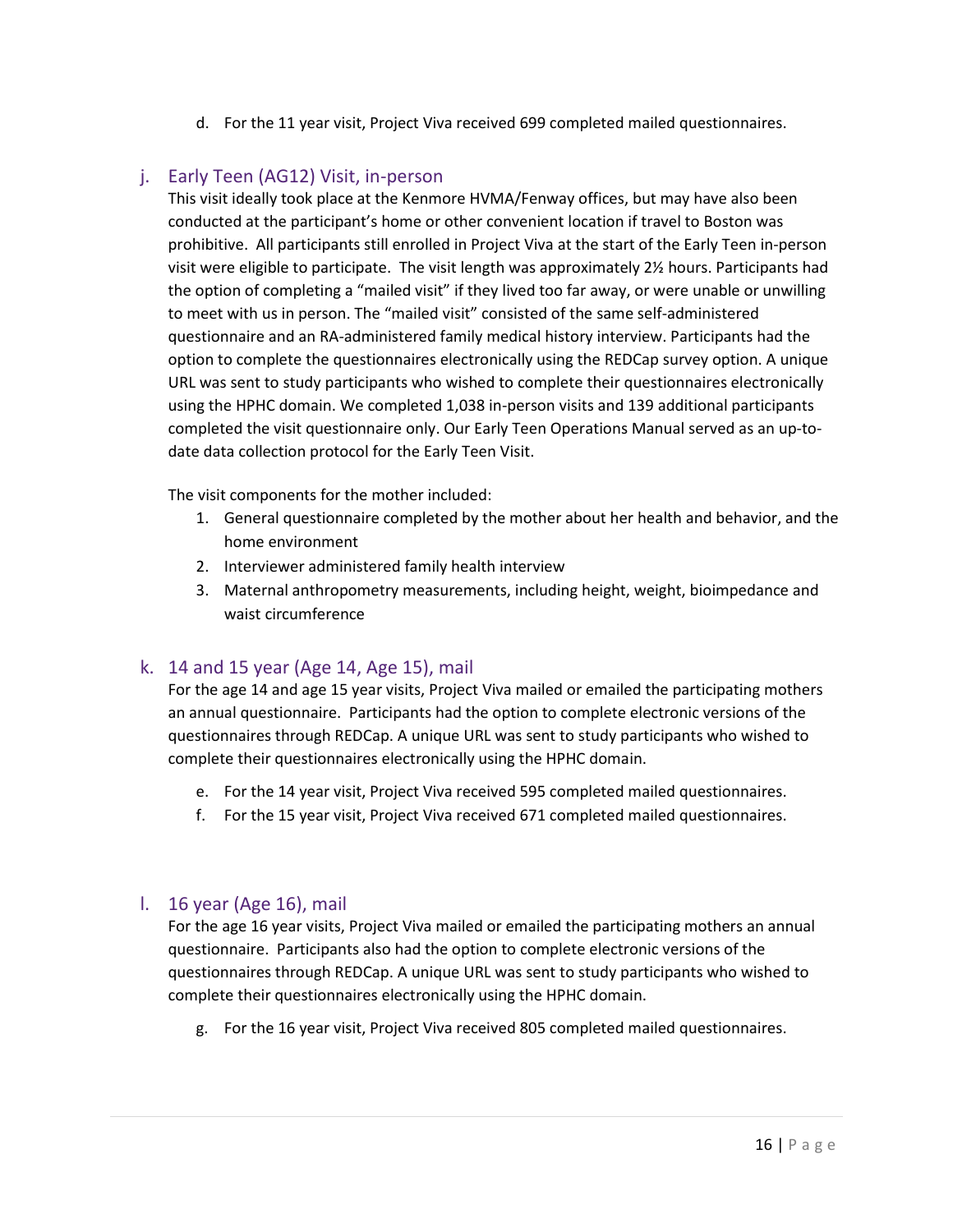#### <span id="page-16-0"></span>m. Mid-Teen (AG17 Visit, in-person)

This visit ideally took place at the HPHCI Fenway office, but may have also been conducted at the participant's home or other convenient location if travel to Boston was prohibitive. All participants still enrolled in Project Viva at the start of the Mid-Teen visit were eligible to participate. The visit length was approximately 3 hours. Participants had the option of completing a "remote visit" if they lived too far away, or were unable or unwilling to meet with us in person. The "remote visit" consisted of the same self-administered questionnaires, an RAadministered family medical history interview, and a dietary recall. Participants had the option to complete the questionnaires electronically using the REDCap survey option. A unique URL was sent to study participants who wished to complete their questionnaires electronically using the HPHC domain. We completed 703 in-person visits, 132 remote visits, and 561 blood draws. Our Mid-Teen Operations Manual served as an up-to-date data collection protocol for the Mid-Teen Visit.

The visit components for the mother included:

- 1. General questionnaire completed by the mother about her health and behavior, and the home environment
- 2. Interviewer-administered family medical history interview
- 3. Maternal anthropometry measurements, including: height, weight, bioimpedance, waist and hip circumferences, middle-upper arm circumference, and tricep and subscapular skinfolds
- 4. Maternal blood pressure
- 5. Maternal handgrip strength
- 6. Maternal body composition and bone density: Dual-energy X-ray absorptiometry (DXA) – whole body, lumbar spine, and hip
- 7. Maternal blood collection, including 2-hour oral glucose tolerance test
- 8. Maternal urine collection
- 9. Internet-based, self-administered dietary recall: 1 completed during the in-person visit, 2 completed at home in the 1-week following the in-person visit

#### <span id="page-16-1"></span>n. COVID-19 questionnaires, email only

To supplement the data collected during the Mid-Teen visit and the Age 19 questionnaire, Project Viva emailed the participating mothers questionnaires specific to their experiences during the global coronavirus pandemic. The COVID 1.0 Questionnaire was fielded from May 2020 – September 2020, and the COVID 2.0 Questionnaire was fielded from February 2021 – September 2021. Participants completed these electronic questionnaires through REDCap, using a unique URL sent to their email. We did not send these via mail given the work from home order during the pandemic, which did not allow for mailings to be sent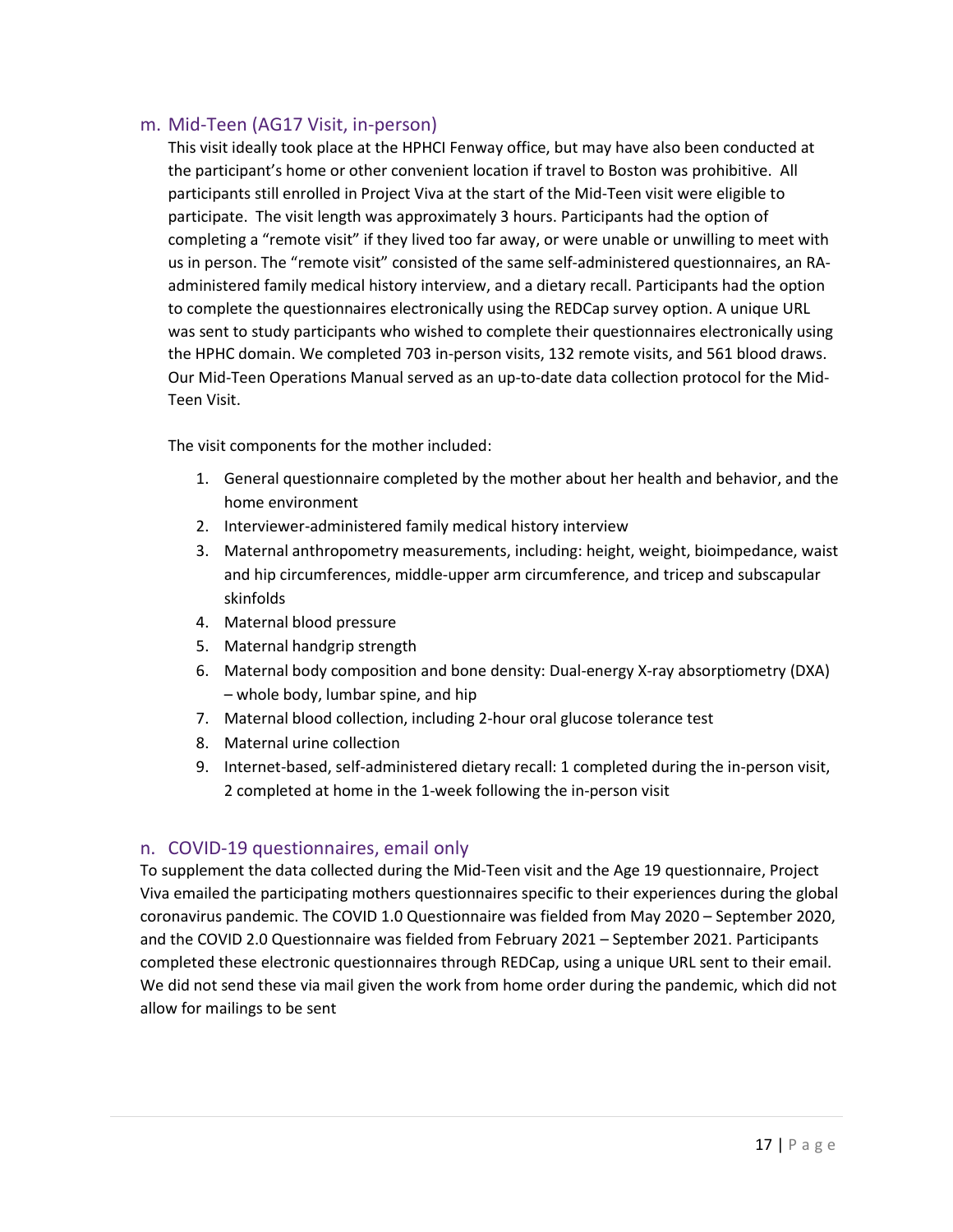### <span id="page-17-0"></span>A2: Ongoing Visits

#### <span id="page-17-1"></span>a. 19 year (Age 19), email/mail

For the age 19 visits, Project Viva mails or emails the participating mothers a questionnaire. Participants have the option to complete electronic versions of the questionnaires through REDCap. A unique URL is sent to study participants who wish to complete their questionnaires electronically using the HPHC domain.

- i. Maternal Consent and Authorization Form at Age 19
	- I. Purpose: The purpose of Project Viva and ECHO is to examine the associations of factors during pregnancy, infancy, childhood, and adolescence with maternal, child and adolescent health.
	- II.Visit Components:
		- a. Age 19 Questionnaire
		- b. Genetic and epigenetic analysis of biospecimen samples collected at Mid-Teen Visit and previous in-person visits for the ECHO program
		- c. Data and biospecimen sharing with the ECHO Program

#### <span id="page-17-2"></span>b. Women's Health Visit 1

This visit will ideally take place at the HPHCI Fenway office, but may also be conducted at the participant's home or remotely if travel to Boston was prohibitive or the participant was not comfortable with an in-person study visit. All originally-enrolled mothers still enrolled in Project Viva at the start of the Women's Health Visit 1 are eligible to participate. Participants have the option to complete the consent and questionnaire electronically using REDCap. A unique URL is sent to study participants who wish to complete them electronically. Our Women's Health Visit 1 Operations Manual serves as an up-to-date data collection protocol for this visit.

The visit components include:

- 1. General questionnaire about health, behavior, and environment
- 2. Anthropometry measurements, including height, weight, bioimpedance, waist and hip circumferences, and middle-upper arm circumference
- 3. Blood pressure
- 4. Cognitive Tests
- 5. Short physical performance assessment
- 6. 7-day Actigraph watch data collection
- 7. 7-day twice-daily Sleep Diary data collection
- 8. After-visit summary collection for remote visit participants
- 9. For those who did not participate in these components during the Mid-Teen Visit: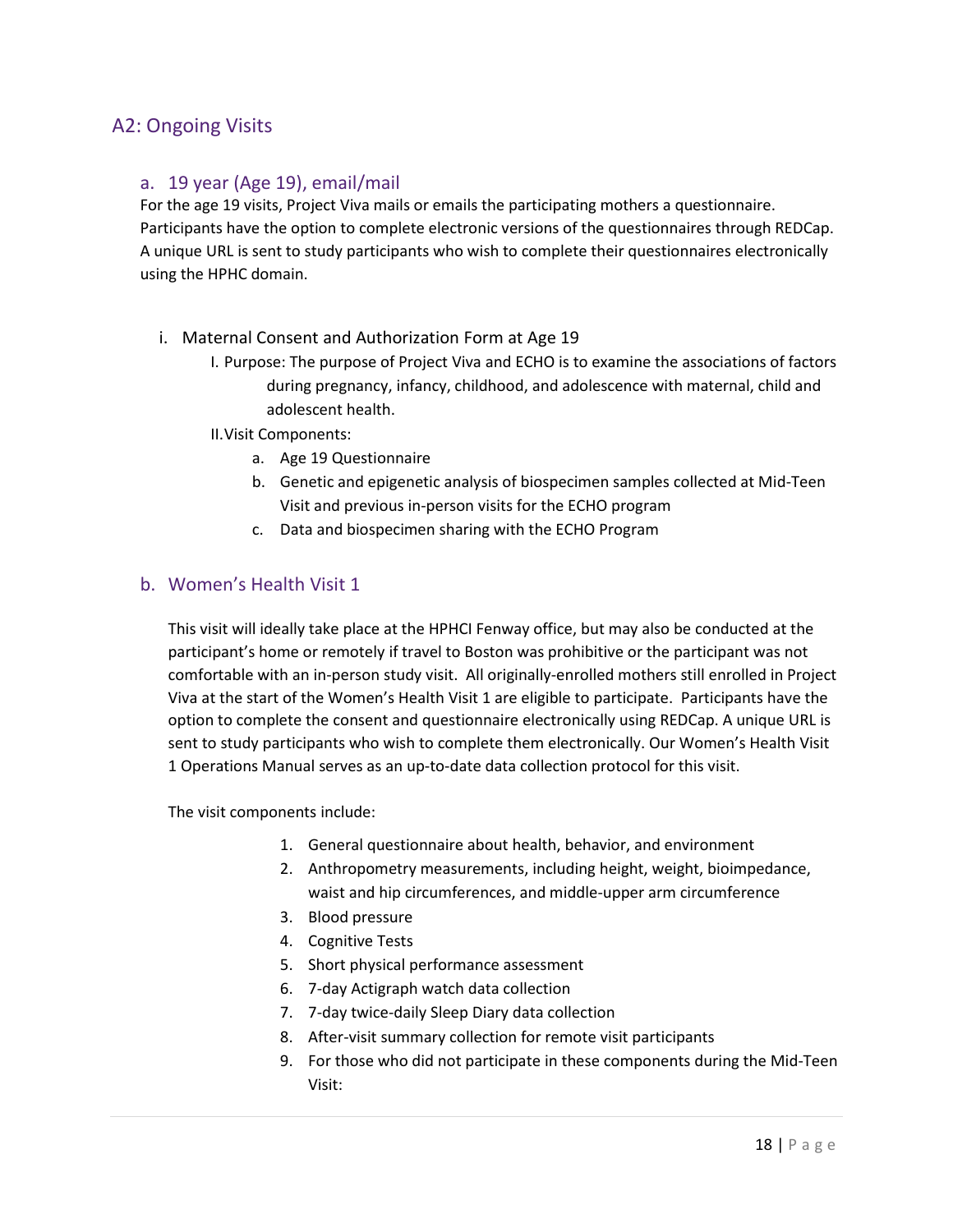- a. Body composition and bone density: Dual-energy X-ray absorptiometry (DXA) – whole body, lumbar spine, and hip
- b. Blood collection
- c. Urine collection

#### <span id="page-18-0"></span>B. Secondary Data Collection – Medical Records

Project Viva has obtained medical record data from several sources, including HVMA medical records, hospital birth logs, dental records, and non-HVMA medical records. These arrived in a variety of forms, including electronic and paper. We have derived data from the records and these variables are now part of the existing Project Viva dataset. There is the potential that we could extract additional information from the records for research purpose related to this protocol, or to Project Viva's substudies or ancillary studies. Project Viva will seek additional IRB approval before deriving any variables that may be considered sensitive in nature.

#### <span id="page-18-1"></span>a. Hospital delivery logs

Project Viva received hospital birth delivery logs from Beth Israel Deaconess Medical Center and Brigham and Women's Hospital. Data abstracted from these records include gravidity, medical risk factors, anesthesia, delivery method, complications during labor and delivery, obstetric procedures, birthweight, Apgar score, umbilical cord pH, congenital anomalies, abnormal conditions, and delivery location. The paper birth logs are currently archived at Iron Mountain, the Department of Population Medicine's document storage contractor.

#### <span id="page-18-2"></span>b. HVMA/Atrius Medical Records & Insurance Claims

Project Viva collects information from HVMA medical records and insurance claims periodically. The data pulls related to our maternal cohort are outlined in detail below. These records and datasets are electronic. Project Viva has derived some very important exposure and outcome variables from this information including pre-pregnancy weight and BMI, gestational weight gain, preeclampsia, and gestational diabetes diagnosis.

i. Peri-Pregnancy Period Pull

Project Viva obtained full-text medical records from HVMA on all participants starting 3 months prior to LMP up to 6-months postpartum. From these we abstracted the following information onto our Medical Record Abstraction (MRA) form, and entered it into our database. These variables are currently part of Project Viva's data set. The full text medical records still exist in electronic form and remain on HPHC's server. The Medical Record Abstraction forms are archived at Iron Mountain.

- 1. Participant information: Medical Record Number, Date of Birth, Initial obstetric appointment date (IOB), occupation, domestic abuse history (y/n/missing), pregnancy planned/welcomes, Diethylstilbestrol (DES) exposure
- 2. Gravidity and information on previous pregnancies such as outcome, gestational age, infant sex and birth weight
- 3. Number of living children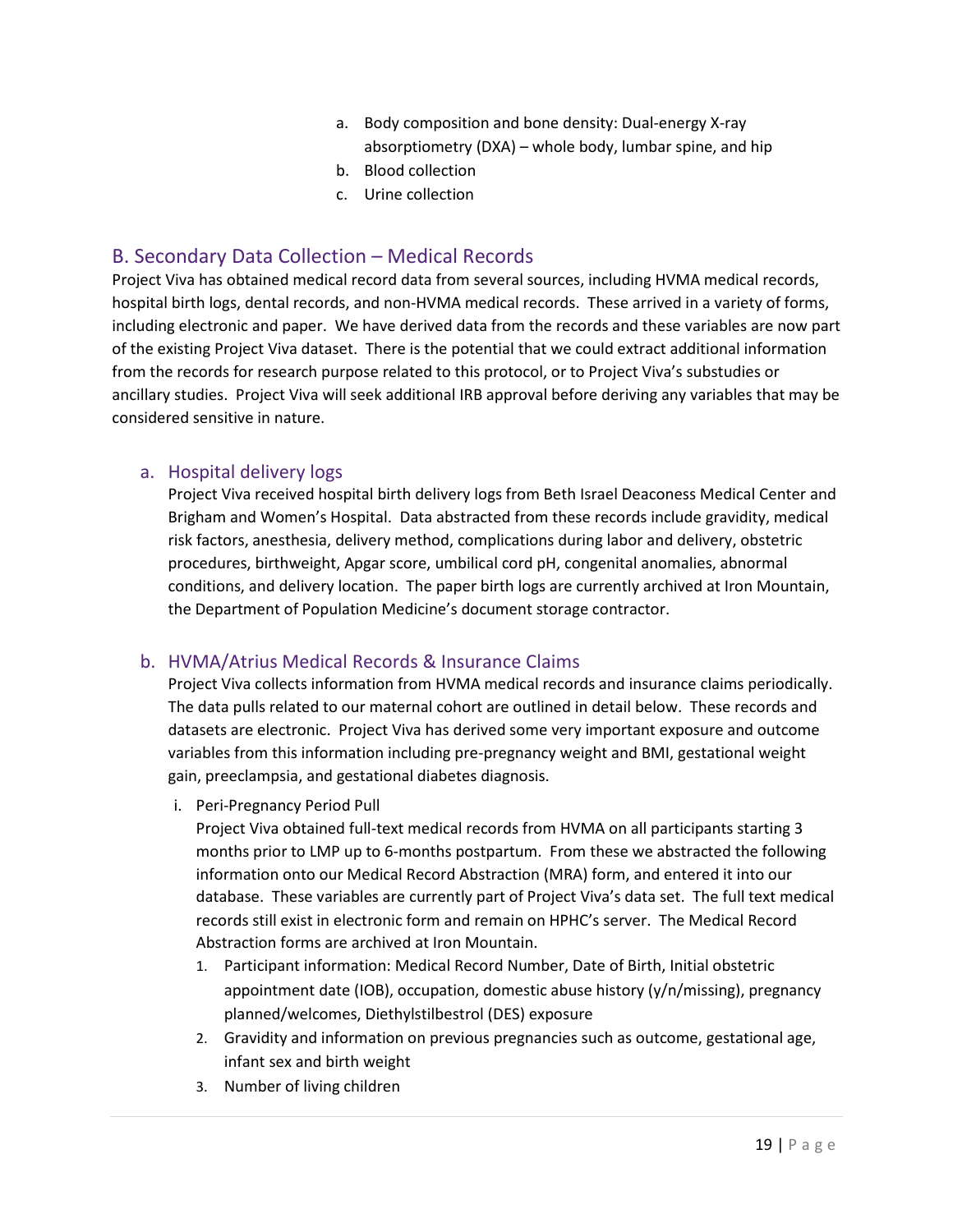- 4. Date of last menstrual period (LMP)
- 5. IOB pelvic exam, including pH, Wet Prep, Whiff test
- 6. Alpha-fetal protein and amniocentesis results
- 7. Ultrasound history and fetal measurements
- 8. Length and diameter of cervix
- ii. Early Childhood

Project Viva obtained HVMA medical records and HPHC insurance claims data on 2,665 mother participants from RSDC during our Early Childhood visit. This pull included data through December 2004. The data from this pull includes full text medical records, and datasets on growth, prescriptions, immunizations, vital signs and diagnosis codes.

iii. Mid-Childhood

Project Viva obtained medical record data from HVMA on 1166 mother participants after the Mid-Childhood visit. We were unable to collect insurance claims data at that time because of contract agreements between the insurance carriers and HVMA.

We requested medical records only for the participants we saw in person at the Mid-Childhood visit, and who provided written informed consent for medical record review. For mothers this pull included data from enrollment date through the Mid-Childhoodvisit date. The medical record data from this pull included full-text medical records, and datasets on growth, prescriptions, immunizations, vital signs and diagnosis codes.

iv. Early Teen

For the "Early Teen" visit, we requested medical records and insurance claims for mom participants who provided written informed consent and authorization for medical record review from 3 months prior to their pregnancy with their Project Viva child through the end of the study. The data from this medical record pull included full-text medical records, data sets on growth, prescriptions, immunizations, vital signs and diagnosis codes. Claims data included inpatient, outpatient, and emergency room data (including ICD codes, prescriptions, and billing information). Project Viva obtained this information for 886 mother participants.

#### <span id="page-19-0"></span>c. Dental Records

Project Viva collected dental records from participants who agreed to participate in the dental substudy between enrollment and 6 months post-partum. As part of this substudy we received a copy of the last dental x-rays taken before giving birth. These x-rays were read by former Project Viva Co-Investigator Dr. Pitiphat and then returned to the dentist's office. Paperwork associated with this substudy is archived at Iron Mountain. Data extracted from these records include dentist-reported periodontal bone loss and treatments, and measurements from the radiographs.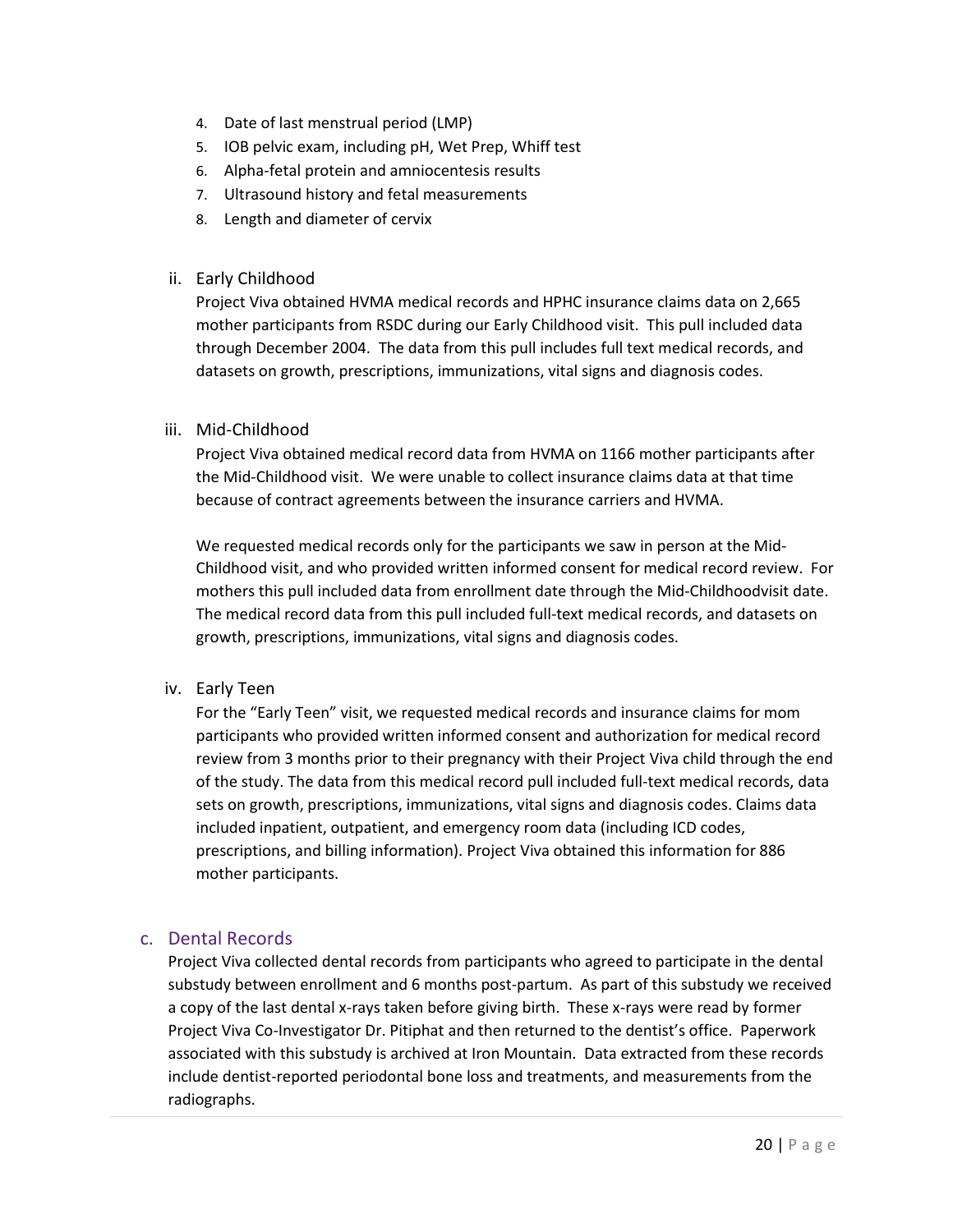For the analysis, we restricted the sample to mothers who had dental x-rays within 5 years before the index delivery. Cases were mothers who gave birth to a preterm or growthrestricted infant from September 1999 to February 2002. Controls were mothers who had term and normal-growth infants. The case to control ratio was 1:3, frequency matched by race, age and smoking status. This study has ended, but the data remain in Project Viva's data set and may be used in future analyses.

### <span id="page-20-0"></span>VII. Data Management

This section outlines how Project Viva stores data, both in electronic and paper form. It also outlines Project Viva's data access and transmission practices, and Project Viva's Certificate of Confidentiality.

#### <span id="page-20-2"></span><span id="page-20-1"></span>A. Data Storage

#### a. Electronic Records – REDCap

REDCap is a secure, web-based research database and survey system developed by a multiinstitutional consortium and initiated at Vanderbilt University. The system is fully HIPAA compliant provided that security features are utilized, and all study personnel will be trained on use of these features. REDCap may only be accessed by authorized users who must log in to the system and can only view databases that they have been given access to by the project administrator. Additionally, users can be given varying levels of data access (for example, the ability to view de-identified data only, or rights to view but not edit data). REDCap also uses Secure Sockets Layer (SSL) encryption of data, and provides complete audit reports documenting details of all changes that are made to forms and individual fields. HPHCI IT has reviewed and approved the software for use in our department.

Use of REDCap will allow us to increase the security of the data that we are collecting for Project Viva. We will no longer have to rely on an outside institution to house and maintain our database. The database will be hosted on the HPHCI server and users must be logged in to the HPHCI network before they are able to access the HPHCI REDCap system. Authorized Project Viva users will have the ability to export data directly to statistical software programs for analysis, and we can restrict data export by other users. Additionally, REDCap can export completely de-identified datasets, which will allow us to eliminate the possibility of unauthorized individuals inadvertently receiving PHI.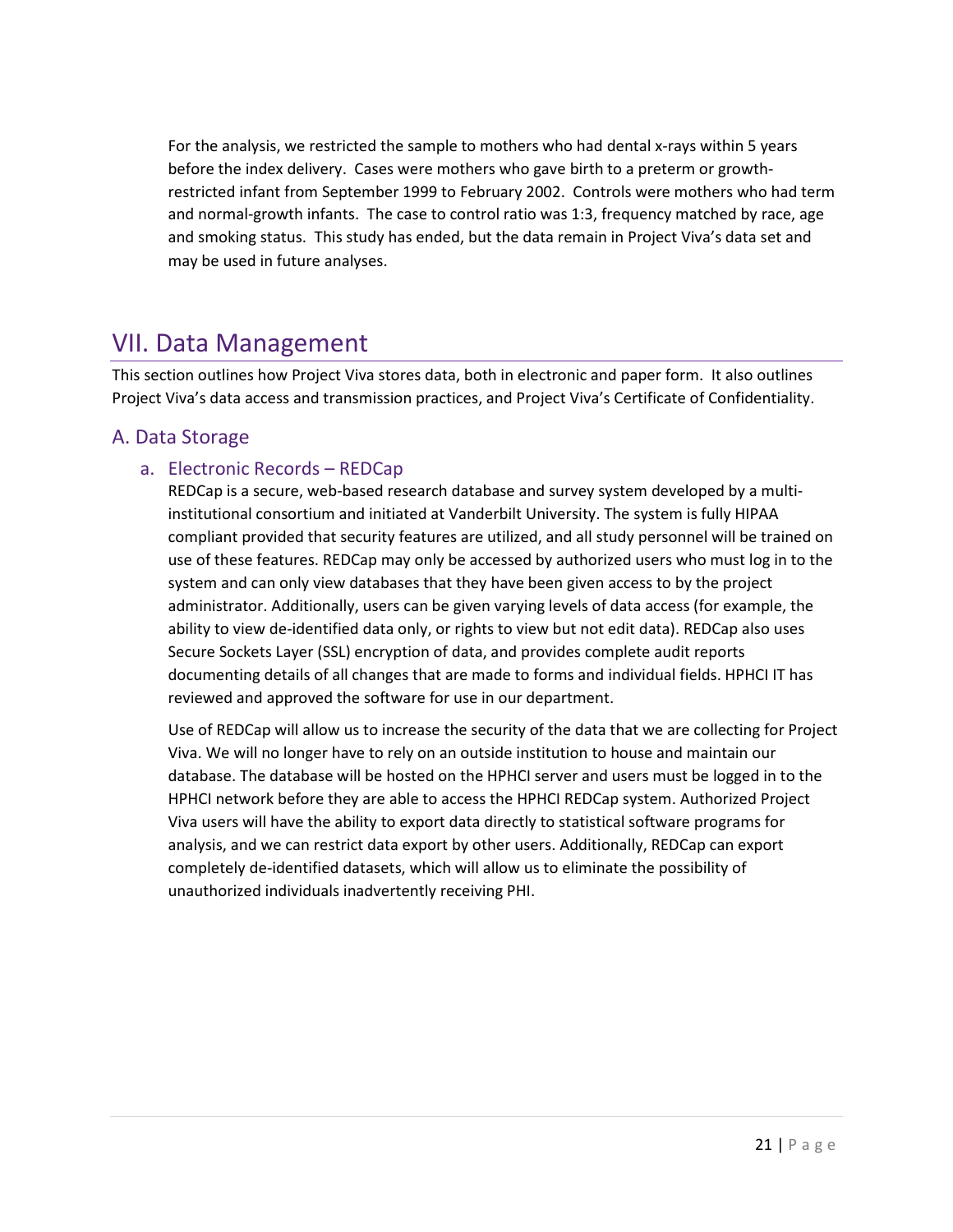#### <span id="page-21-0"></span>b. Electronic Records – Harvard Pilgrim Health Care Institute (HPHCI) Servers

Project Viva electronic data is also stored on an access restricted HPHCI server. Project Viva data on this server can be accessed only by approved Project Viva study staff and investigators. HPHC machines are password protected, and passwords must be changed at least every 90 days. Access to HPHC's computer systems and file folders are managed by HPHCI, and Project Viva's Project Manager and Data Manager.

#### <span id="page-21-1"></span>c. Electronic Records – Box

A cloud-based file storage system, Box is approved by HPHC's Office of Information Security for use by HPHCI staff for storing non-sensitive *and* sensitive data and PHI. Box and HPHC have a BAA for Box to provide a secure, approved, storage solution for HPHC, and the platform has been vetted by OIS for staff to utilize. Access to Box is controlled via HPHC's account and access validation system, AIM.

#### d. Electronic Records – Brigham & Women's Hospital (BWH), through Mass General Brigham (MGB) Servers

In utilizing the BWH Sleep Core's support services for Actigraphy and Sleep Diary collection, electronic data is also stored on an access restricted MGB server. Data on this server can be accessed only by approved study staff and investigators. MGB machines are password protected, and passwords must be changed at least every 90 days. Access to MGB's computer systems and file folders are managed by MGB and the BWH Sleep Core. HPHC and BWH have an executed data sharing agreement.

#### Diary computer resources (eDiary)

The sleep diary is a web-based diary designed for data capture of schedules and sleep timing with customizable questions; real-time subject feedback and data plotting; administrative view for data management and automation and tracking of subject correspondence. The sleep diary is hosted by MGB Research Computing. All connections are encrypted using SSL. The server is secured by running only the services necessary to deliver the application, and by following the procedures outlined in the ISPO Linux Server Security Standard Draft. The application is developed in-house and run through Veracode analysis for security vulnerabilities. Data are stored on the MySQL servers provided by MGB Research Computing and have 30-day snapshots.

To maintain confidentiality of information obtained from the research participants, the computer systems containing confidential data will have a level and scope of security that equals or exceeds those required by HIPAA guidelines. Data are collected and stored centrally and securely at the institution and under the auspices of the institutional IT security team. Only IRB approved investigators and study staff will have access to these identified data. A RISO audit report is available upon request.

#### e. Electronic Records – Ripple Science Inc.

Ripple<sup>™</sup> is a secure web application designed for the storing and management of personally identifying information of research participants. Project Viva will be using Ripple to store metadata about our participants (contact information, consent status, participation status, etc.). Use of the Ripple platform allows us to more efficiently recruit and track cohort members for our surveys and visits, as it is a platform specifically intended for participants recruitment and tracking, and is designed to house this type of frequently updated meta-data (participant contact information, communication attempt details, communication preferences, etc.).

Authorized Project Viva staff will have the ability to export and import data from/to the Ripple™ platform, and we can restrict access to different sections and functionality of the platform by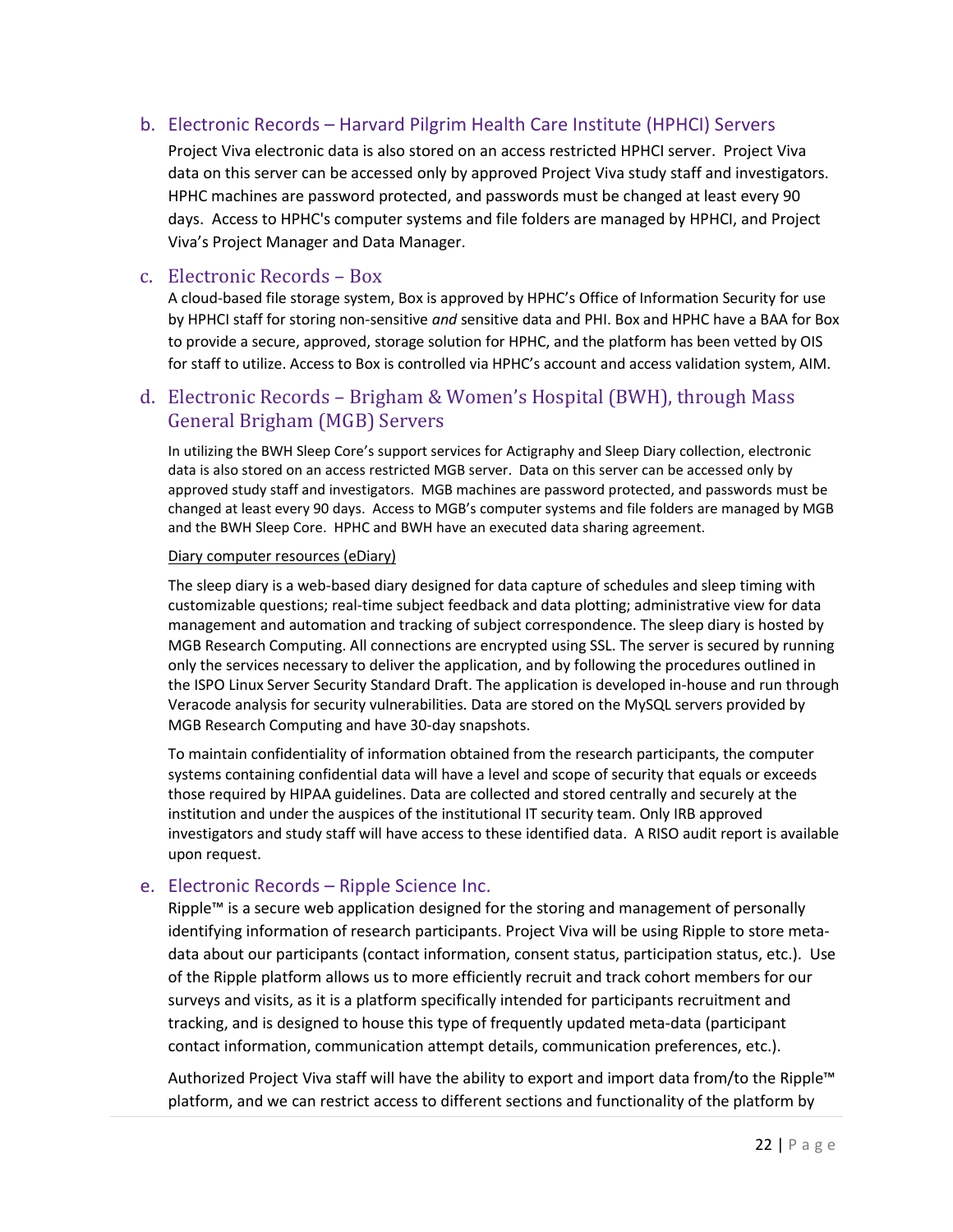user account as needed. HPHCI IT has reviewed and approved the software for use in our department. Ripple will only be accessed by approved Project Viva on HPHC-owned computers while on the HPHC server (either in the office or through the VPN). Ripple Science, Inc. staff have access to subject ID numbers and PHI solely for the purpose of administering our use of their platform and providing technical support, and HPHC and Ripple have jointly executed a Data Confidentiality Agreement.

Ripple was initially developed at the University of Michigan to provide a user-friendly, webbased secure interface where research teams can centralize the storage and management of research participants' personal information, including name, participant ID, demographics, and study workflow (e.g., appointments). Participant information managed with ripple is private and secure. This information is kept in fully encrypted format inside dedicated databases that are segregated from other Ripple accounts and thus only authorized study staff will have access to the study data. Likewise, Ripple infrastructure complies with the privacy and security guidelines of the Health Insurance Portability and Accountability Act (HIPAA), including 2048-bit data encryption in transit and at rest, automatic logoff, audit trail, daily backups in triplicate dedicated servers, firewall, custom access permission for lab members, zxcvbn password strength estimation, and enterprise administrative safeguards to prevent unauthorized staff from accessing participant information.

#### <span id="page-22-0"></span>f. Paper Records

Paper records of Project Viva are stored in our offices at 401 Park Drive, Suite 401, Boston, MA 02215 in locked file cabinets, behind access-restricted doors. Only Project Viva staff knows where the keys are to access these cabinets. Identifiable information is stored in separate locked cabinets from the other information we collect. Cabinets are locked nightly by Research Assistants. Project Viva has a rotating schedule of who will lock cabinets, including a back-up person. Old or archived paper forms are stored at Iron Mountain.

### <span id="page-22-2"></span><span id="page-22-1"></span>B. Data Access & Transmission

#### a. Data Access

Project Viva staff have access to all data as a result of their engagement with participants. Project Viva's Principal Investigator, Dr. Emily Oken, and Co-Principal Investigator, Dr. Marie-France Hivert, also have participant contact at times and may see identifiable information. All other investigators have access only to de-identified data (unless otherwise approved) and do not have access to the linking codes. Project Viva policies prohibit staff and investigators from disclosing the linking code under any circumstances.

#### <span id="page-22-3"></span>b. Data Transmission & Types

For specific analyses led by non-DPM investigators, Project Viva's Senior Programmer or Data Manager emails data sets to investigators using HPHC's PGP send feature. These emails include a disclosure statement indicating the recipient is expected to abide by our policies and only use the data for approved purposes.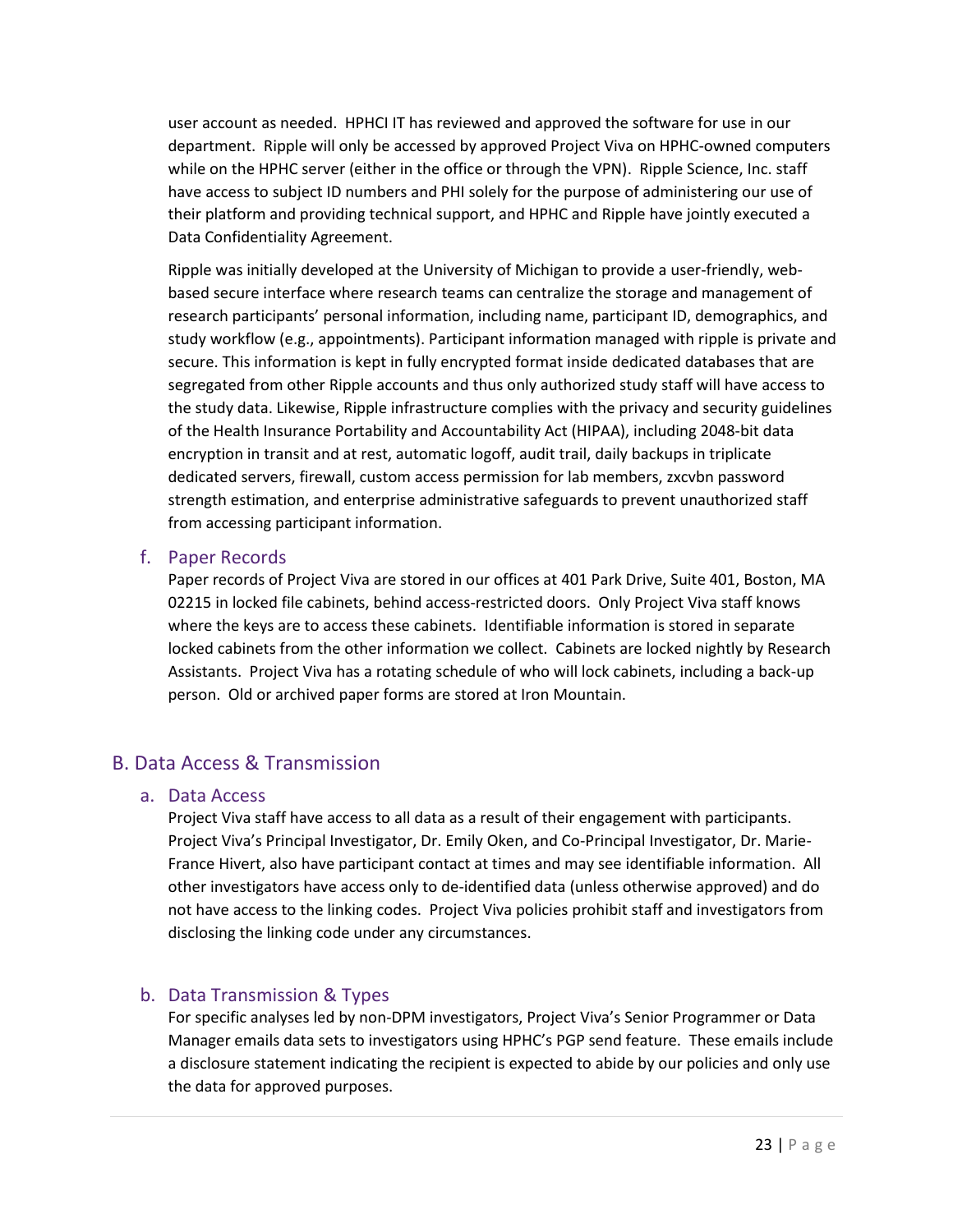Project Viva may release the following types of data in the following circumstances:

#### PERSONAL HEALTH INFORMATION (PHI)

PHI is defined by federal law as a data set that includes one of the 18 HIPAA identifiers. Project Viva will release PHI to a non-HPHC investigator only if a Data Security Agreement has been executed between HPHC and the investigator's institution, and HPHC's and the investigator's IRBs have reviewed and approved the research. PHI is sometimes, but very seldom, required for Project Viva analyses. PHI by outside investigators is most likely to be required for substudies or ancillary studies.

#### LIMITED DATA SETS (LDS)

An LDS is also defined by federal law. It is a data set that includes PHI, but is limited to dates and city, state or zip code. Project Viva will release an LDS to a non-HPHC investigator only if a Data Use Agreement has been signed, and HPHC's and the investigator's IRBs have reviewed and approved the research. LDS are sometimes, but very seldom, required for Project Viva analyses.

#### DE-IDENTIFIED DATA SETS OR DE-IDENTIFIED AGGREGATE DATA

De-identified data sets are the most common type of data used for Project Viva analyses both for internal and external investigators. The Senior Programmer or Data Manager may provide de-identified data sets to Co-Is at their request for Viva work approved at a Co-Investigator Meeting. De-identified data sets may be provided for substudies, ancillary studies or data repository studies after the appropriate HSC/IRB approvals are in place.

De-identified aggregate summary tables are often needed for proposals, including grant proposals or analysis proposals. Project Viva also sometimes provides them to investigators who do not have extensive programming experience and need help completing their analysis. They will be released at the discretion of Viva's Senior Programmer for approved Project Viva work. If the investigator is to use the table for substudies or ancillary studies, they need to obtain appropriate HSC/IRB approvals prior to data release.

### <span id="page-23-0"></span>C. Certificate of Confidentiality

NIH-funded research is automatically covered by a Certificate of Confidentiality from the Department of Health and Human Services (DHHS), that further protects the privacy of our participants. With this certificate, the investigators cannot be forced to disclose information that may identify participants in any federal, state, or local civil, criminal, administrative, legislative, or other proceedings. Disclosure will be necessary, however, upon request of DHHS for audit or program evaluation purposes.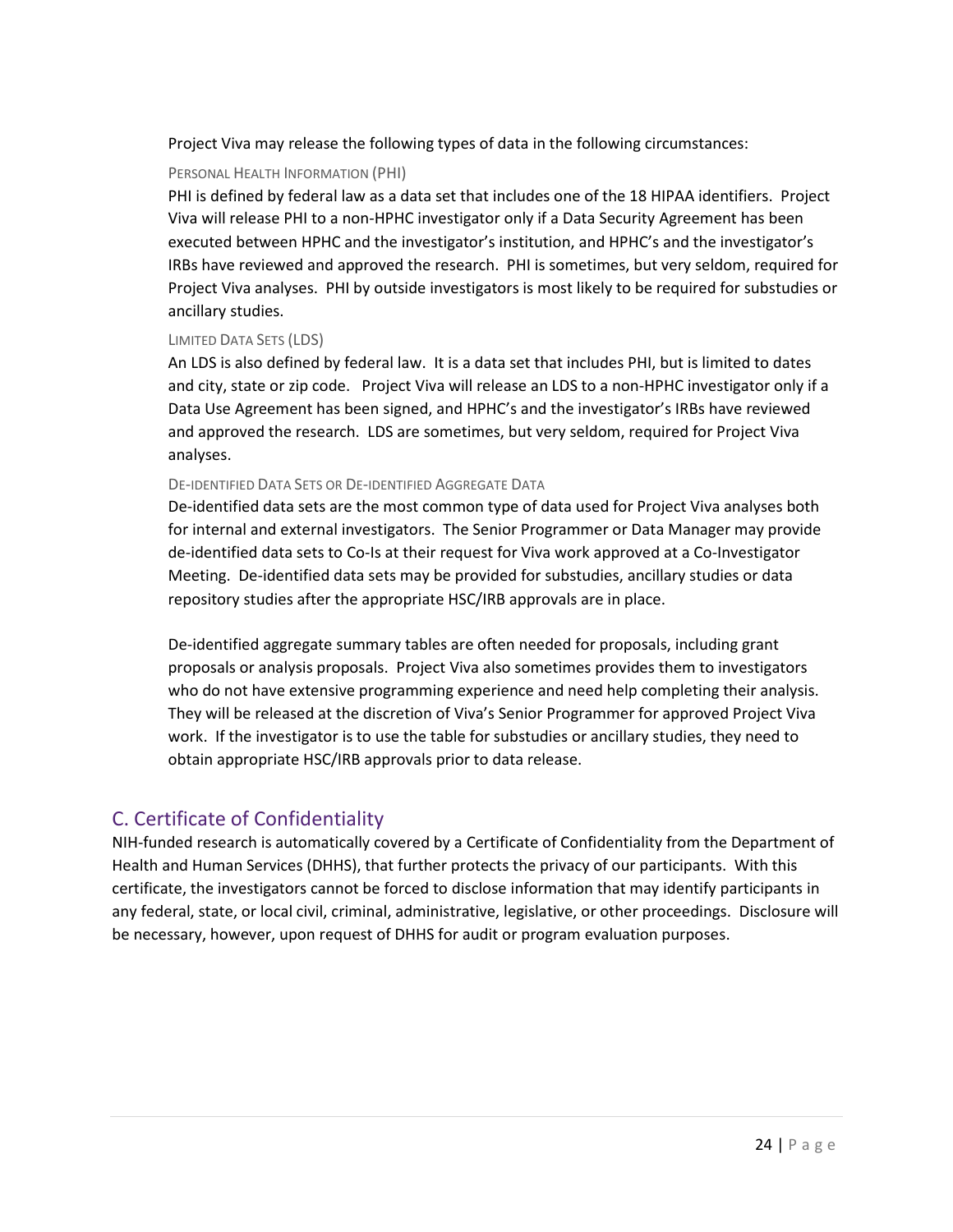# <span id="page-24-0"></span>Appendix A: Current Grants Supporting Project Viva

An active grant list is found in Table 3. These grants support ongoing or upcoming data collection related to this protocol.

| Table 3. Active grants supporting Project Viva Women's Health Data Collection                                                   |                 |                                                    |                         |  |  |  |
|---------------------------------------------------------------------------------------------------------------------------------|-----------------|----------------------------------------------------|-------------------------|--|--|--|
| <b>Grant name</b>                                                                                                               | <b>HPHCI PI</b> | <b>Prime Institution</b><br>(Overall PI(s))        | <b>IRBNet Project #</b> |  |  |  |
| A lifecourse approach to women's cardiometabolic<br>and bone health: from fertility to perimenopause                            | Emily Oken      | <b>HPHCI</b> (Emily Oken<br>and Jorge<br>Chavarro) | 1368189                 |  |  |  |
| Per- and polyfluoroalkyl substances mixtures and<br>maternal cardiovascular disease risk across the<br>reproductive life course | Emily Oken      | HSPH (Tamarra<br>James-Todd and<br>Ami Zota)       | 1662413                 |  |  |  |